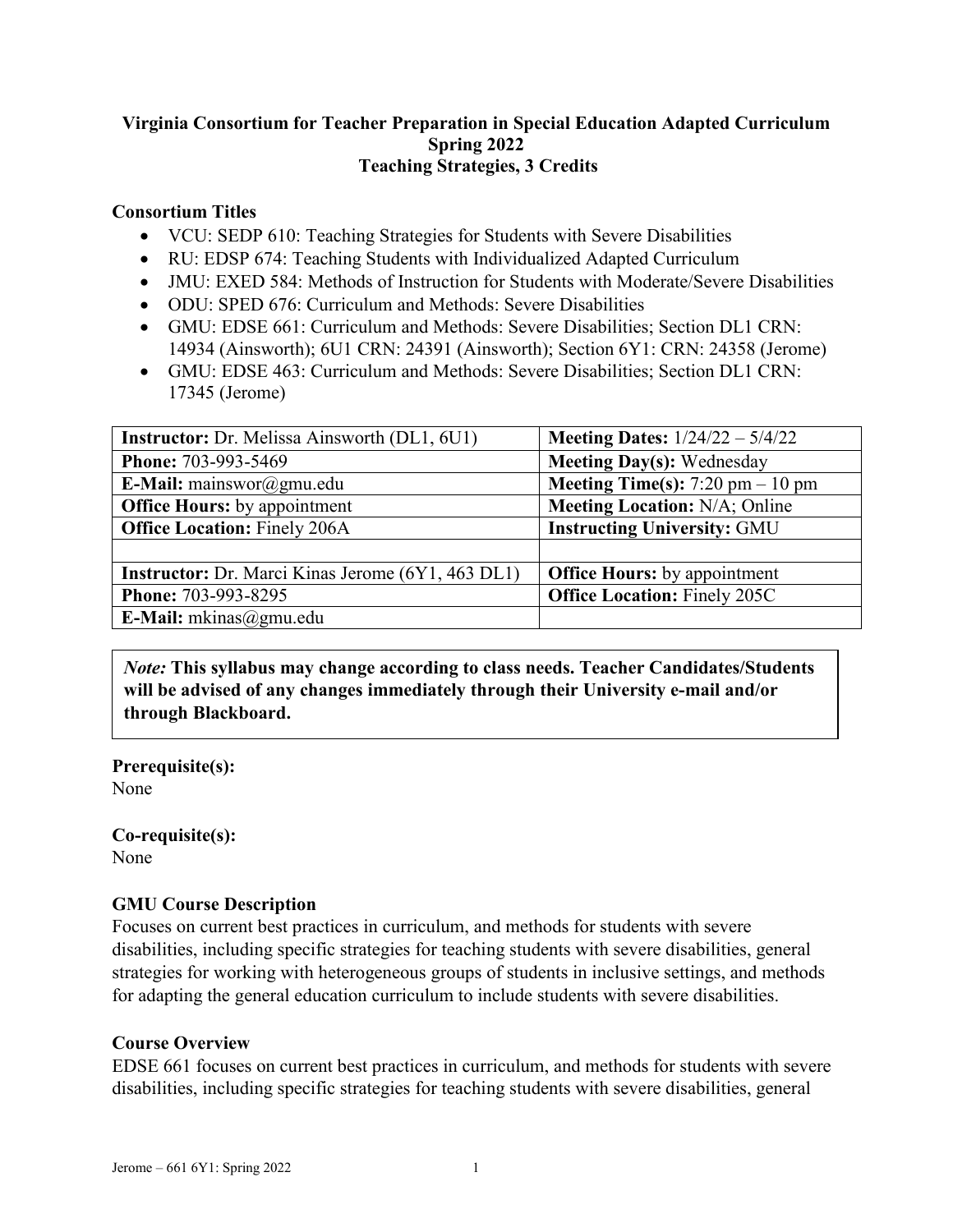strategies for working with heterogeneous groups of students in inclusive settings, and methods for adapting the general education curriculum to include students with severe disabilities. Note: Field experience required.

## **Advising Contact Information**

Please make sure that you are being advised on a regular basis as to your status and progress in your program. Students in Special Education and Assistive Technology programs can contact the Special Education Advising Office at 703-993-3670 or [speced@gmu.edu](mailto:speced@gmu.edu) for assistance. All other students should refer to their assigned program advisor or the Mason Care Network (703- 993-2470).

## **Course Delivery Method**

Learning activities include the following:

- 1. Pre-recorded lectures
- 2. In Class lecture and discussion
- 3. Application activities
- 4. Small group activities and assignments
- 5. Video and other media supports
- 6. Electronic supplements and activities via Blackboard

This course will be delivered online (76% or more) using a synchronous format via the Blackboard Learning Management system (LMS) housed in the MyMason portal. You will log in to the Blackboard (Bb) course site using your Mason email name (everything before @masonlive.gmu.edu) and email password. The pre-recorded lectures for the following week will be available by Friday end of day each week.

Under no circumstances, may candidates/students participate in online class sessions (either by phone or Internet) while operating motor vehicles. Further, as expected in a face-to-face class meeting, such online participation requires undivided attention to course content and communication.

## *Technical Requirements*

To participate in this course, students will need to satisfy the following technical requirements:

• High-speed Internet access with standard up-to-date browsers. To get a list of Blackboard's supported browsers see: [Browser support](https://help.blackboard.com/Learn/Student/Getting_Started/Browser_Support#supported-browsers) [\(https://help.blackboard.com/Learn/Student/Getting\\_Started/Browser\\_Support#suppo](https://help.blackboard.com/Learn/Student/Getting_Started/Browser_Support#supported-browsers) [rted-browsers\)](https://help.blackboard.com/Learn/Student/Getting_Started/Browser_Support#supported-browsers)

To get a list of supported operation systems on different devices see: [Tested devices](https://help.blackboard.com/Learn/Student/Getting_Started/Browser_Support#tested-devices-and-operating-systems)  [and operating systems](https://help.blackboard.com/Learn/Student/Getting_Started/Browser_Support#tested-devices-and-operating-systems) [\(https://help.blackboard.com/Learn/Student/Getting\\_Started/Browser\\_Support#tested](https://help.blackboard.com/Learn/Student/Getting_Started/Browser_Support#tested-devices-and-operating-systems) [-devices-and-operating-systems\)](https://help.blackboard.com/Learn/Student/Getting_Started/Browser_Support#tested-devices-and-operating-systems)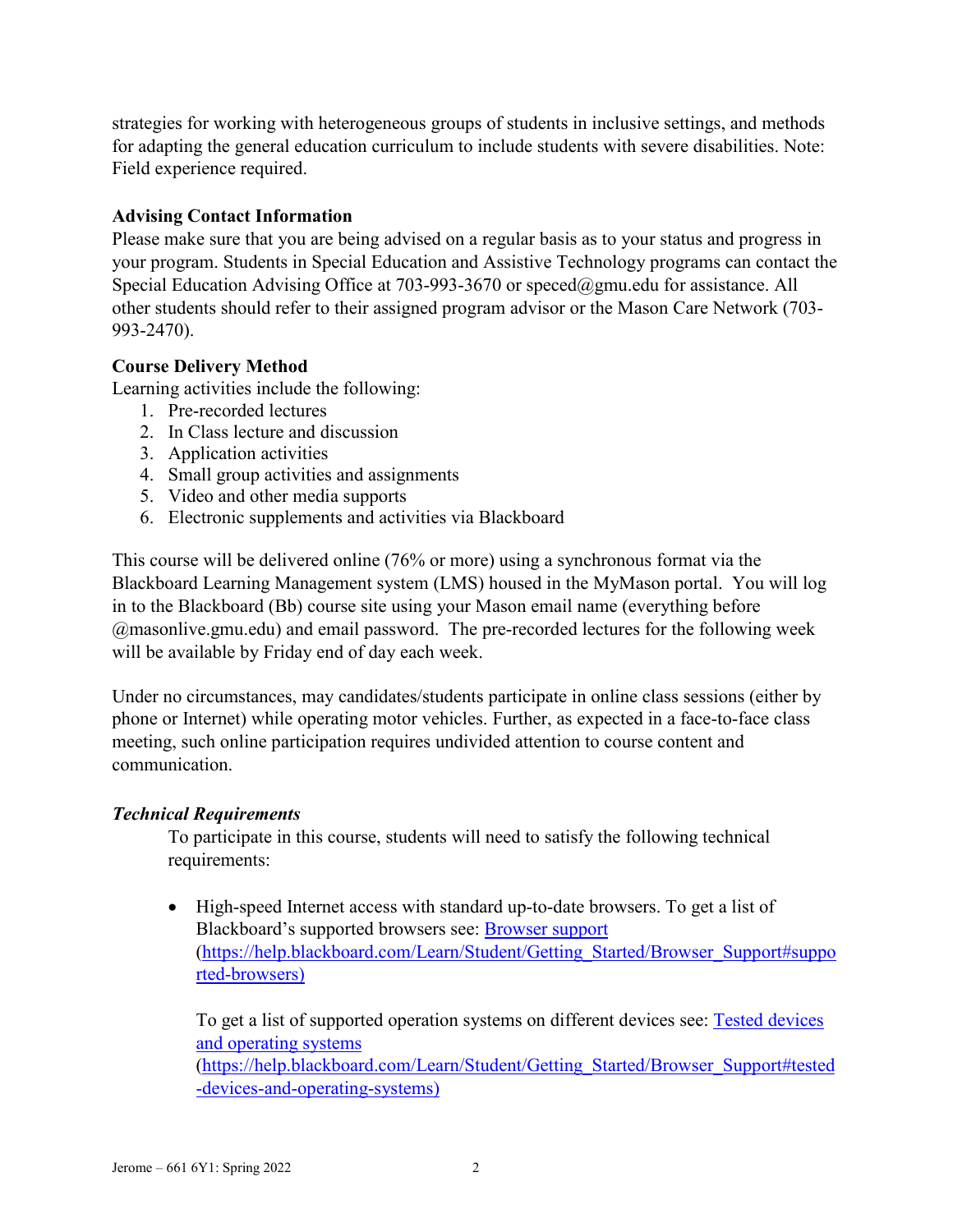- Students must maintain consistent and reliable access to their University email and Blackboard, as these are the official methods of communication for this course.
- Students will need a headset microphone for use with the Blackboard Collaborate web conferencing tool.
- Students may be asked to create logins and passwords on supplemental websites and/or to download trial software to their computer or tablet as part of course requirements.

## *Expectations*

• Course Week:

Our course week will begin on the day that our synchronous meetings take place as indicated on the Schedule of Classes.

• Log-in Frequency:

Students are expected to actively engage in all course activities throughout the semester, which includes viewing all course materials, completing course activities and assignments, and participating in course discussions and group interactions.

• Participation:

Students are expected to actively engage in all course activities throughout the semester, which includes viewing all course materials, completing course activities and assignments, and participating in course discussions and group interactions.

• Technical Competence:

Students are expected to demonstrate competence in the use of all course technology. Students who are struggling with technical components of the course are expected to seek assistance from the instructor and/or College or University technical services.

## • Technical Issues:

Students should anticipate some technical difficulties during the semester and should, therefore, budget their time accordingly. Late work will not be accepted based on individual technical issues.

• Workload:

Please be aware that this course is not self-paced. Students are expected to meet *specific deadlines* and *due dates* listed in the Class Schedule section of this syllabus. It is the student's responsibility to keep track of the weekly course schedule of topics, readings, activities and assignments due.

• Instructor Support:

Students may schedule a one-on-one meeting to discuss course requirements, content or other course-related issues. Those unable to come to a Mason campus can meet with the instructor via telephone or web conference. Students should email the instructor to schedule a one-on-one session, including their preferred meeting method and suggested dates/times.

• Netiquette:

The course environment is a collaborative space. Experience shows that even an innocent remark typed in the online environment can be misconstrued. Students must always re-read their responses carefully before posting them, so as others do not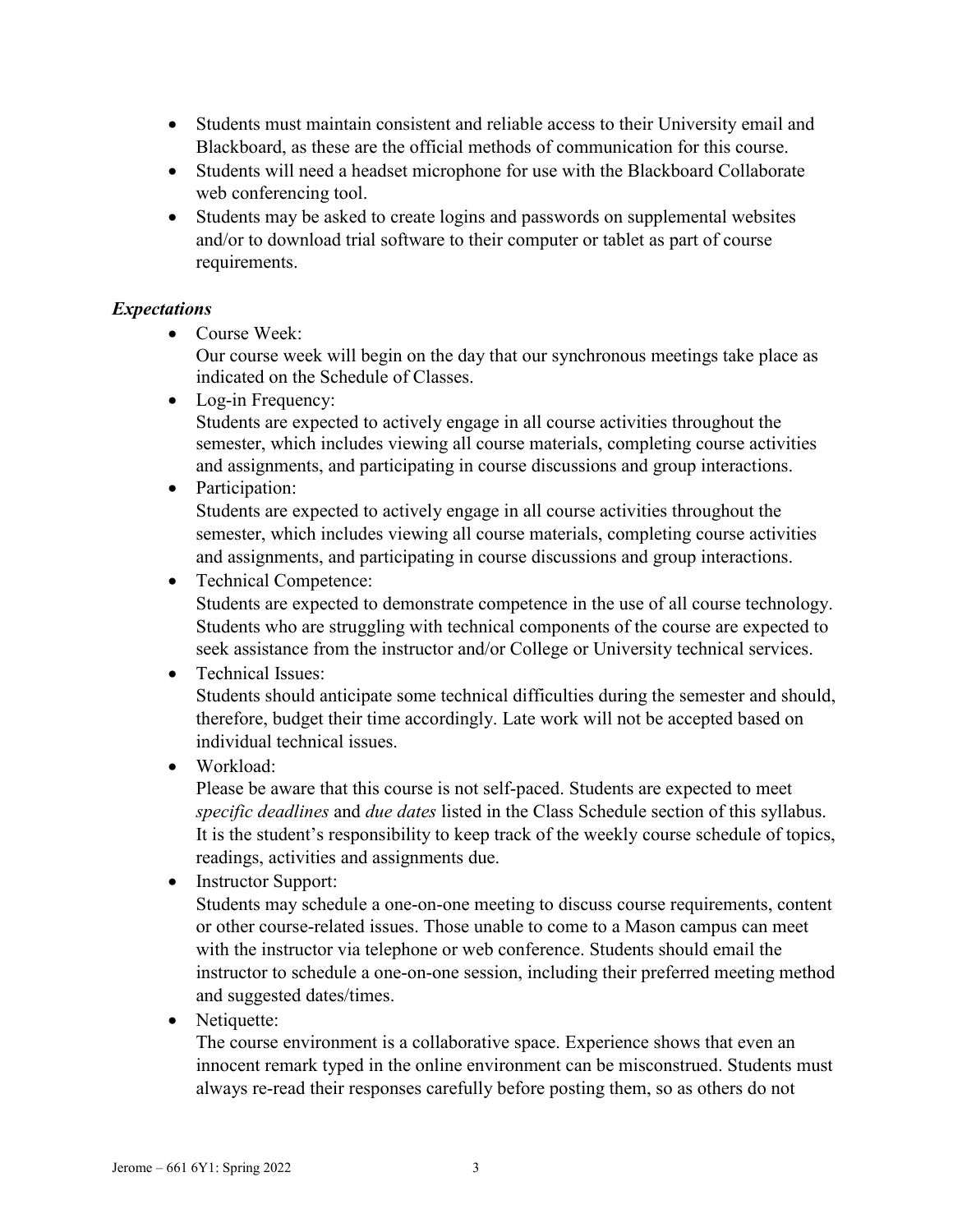consider them as personal offenses. *Be positive in your approach with others and diplomatic in selecting your words*. Remember that you are not competing with classmates but sharing information and learning from others. All faculty are similarly expected to be respectful in all communications.

• Accommodations:

Online learners who require effective accommodations to ensure accessibility must be registered with their University's Office of Disability Services.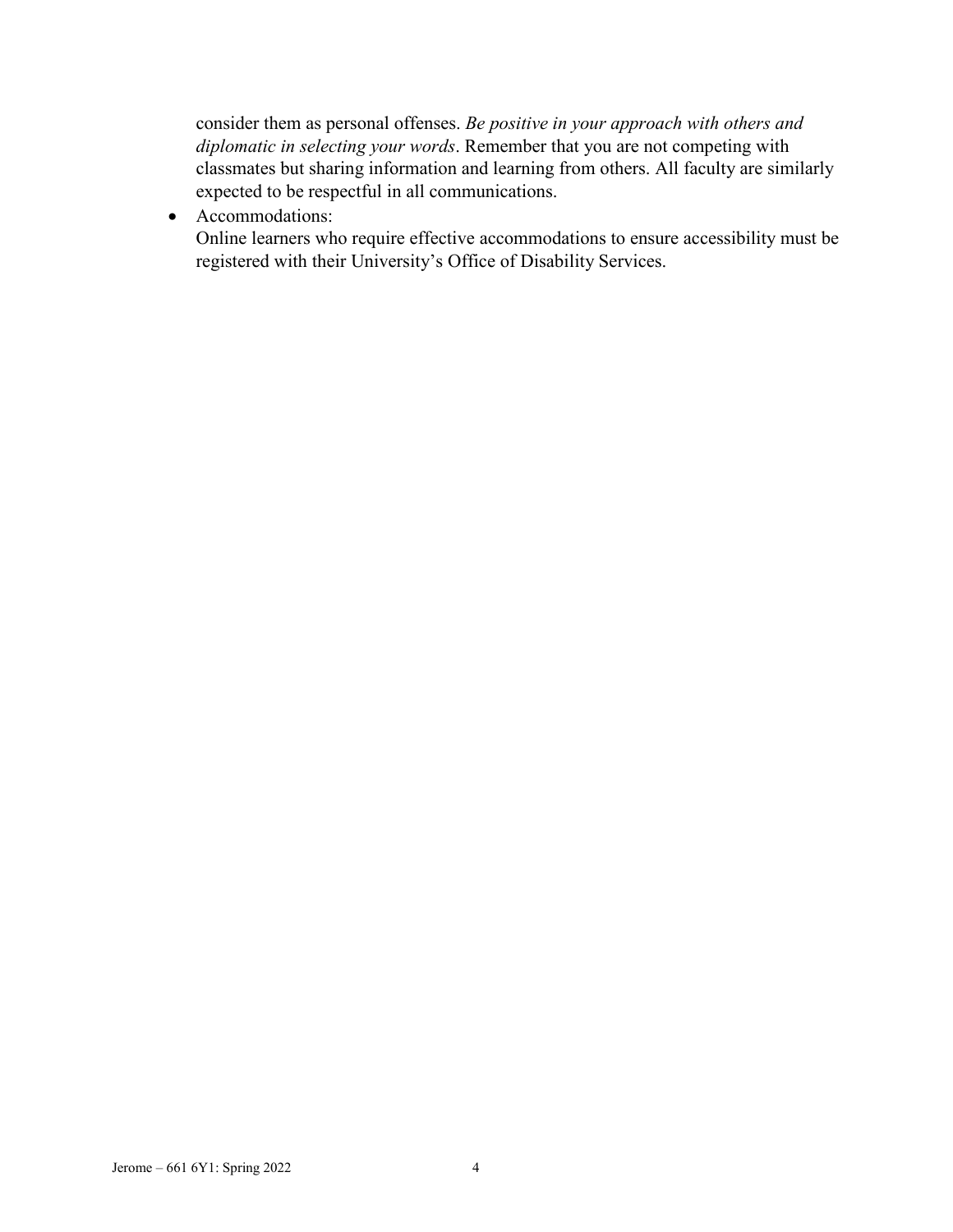## **Specific Expectations for Students Participating Using Web Conferencing (Zoom):**

- Zoom Access: Links for synchronous class sessions will be provided on the course Blackboard site. Students do not need a Zoom login to participate.
- Web conferencing requirements:
	- o You must have a working web camera and headset/microphone combination.
	- o Use your real name to sign in—no aliases, please.
	- o Mute your microphone when not speaking.
	- o Your camera output must remain live in order to document your attendance during class. Please don't freeze your camera.
- Web conferencing decorum: Remember that while you are participating in the class via web conferencing, you are visible to the entire class and must maintain an appropriate professional demeanor. This includes preventing auditory and visual interruptions from your site, dressing professionally, and managing the area from which you broadcast, including setting up an appropriate neutral backdrop and adequate lighting.
- Technical problems: Avoid problems: Test your system several days before the first class. Zoom requires a high bandwidth connection. Students attending at home should advise others in the home they may not use the Internet for online games, movies, etc. during class time. Avoid public Wi-Fi; the bandwidth is shared and you may experience dropout or shutdown. Test your system before the first class.
	- o The professor cannot help you with the technical side of web conferencing--signing on, problems with the interface, etc. You should have become familiar with Zoom before class begins and tested your system. As a web conferencing participant, you alone are responsible for the equipment that you use to join the class.
	- o Students who experience technical problems with their courses must contact the CEHD Office of Technology Support at (703) 993-5654 or [cehdtech@gmu.edu.](mailto:cehdtech@gmu.edu) Contact Tech Support as soon as you have determined you cannot correct your connection problem.
	- o If you have problems with your home computer that prevent you from web conferencing, it is your responsibility to locate another computer or temporarily join the class at the site nearest you as quickly as possible to avoid missing classes and losing points.
- Attendance: If you are registered into a web conferencing section, please be make sure that you check in with the professor at the beginning of each class period and check out at the end to be credited for attendance in this class. Web conferencing in the special education program requires synchronous attendance (you must be viewing the class at the time it is meeting). If you can't attend synchronously, please drop the class. Participant login frequency and duration is tracked in Zoom.
- Asking questions: Ask your questions verbally rather than using the hand raise icon or typing your comments. The professor will answer as many questions in class as possible. All students should email the professor with any questions that cannot be answered in class or are private in nature.
- Taking tests: All testing will be done on Blackboard at your home or another secure computer and requires no proctors. Avoid public Wi-Fi; the bandwidth is shared and you may experience system dropout or shutdown that will end your test attempt.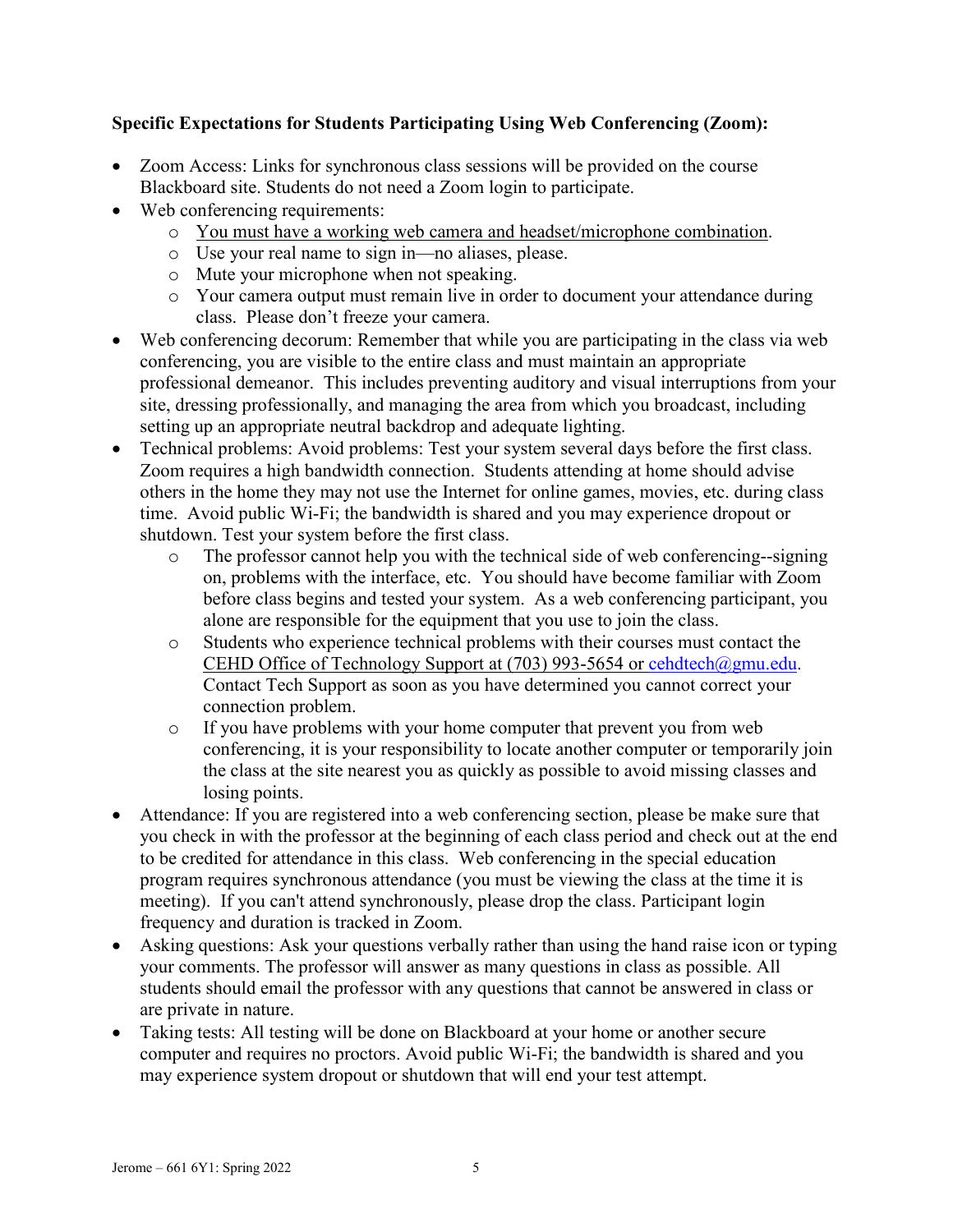## **Learner Outcomes**

Upon completion of this course, teacher candidates/students will be able to:

- 1. Write IEPs so they define individualized sequences of measurable objectives for teaching needed functional skills that link to standards of learning general curriculum and begin with present level of performance and end with goal performance.
- 2. Construct, use, and interpret nonstandard, informal skill assessment (such as task analysis and observation) to identify appropriate objectives, evaluate student performance during baseline and intervention, and make improvements in instruction for students with disabilities in an adapted curriculum across the K-12 levels.
- 3. Assess target skills before (baseline probes) and during (instructional probes) instruction using direct observation or assessment of permanent products.
- 4. Create dated graphs of student performance data using Excel; draw aim and trend lines using Excel.
- 5. Use "raw" and graphed student performance data (along with aim and trend lines and problem analysis) to evaluate the effects of instruction and make data-based decisions for improving student performance.
- 6. Embed instruction on targeted IEP objectives into functional daily routines and activities.
- 7. Plan, implement, and evaluate instructional programs that use effective antecedent teaching strategies (e.g., observational learning, milieu approach, system of least intrusive prompts, simultaneous prompting, time delay, graduated guidance, picture assists, audio/video-modeling, backward and whole task chaining) and consequent strategies (e.g., shaping, error correction, consequential strategies, and interspersed review).
- 8. Write and implement an instructional plan that specifies a sequence of instructional objectives leading to a goal, uses a task analysis (for multiple step skills) or a skill sequence (for discrete skills), incorporates antecedent and consequence teaching strategies aimed at a specific stage of learning, and specifies a plan for collecting and analyzing student performance data on an ongoing basis.
- 9. Understand general education teaching practices that promote inclusion of students with severe disabilities in the general education curriculum and support them in the least restrictive environment (e.g., curriculum and instructional adaptation, group instruction, self-management, schedule following, cooperative learning, peer tutoring). Understand when and how to use small group instruction, peer tutoring, community-based instruction, simulated instruction, video-modeling instruction, and instruction involving both typical students and students with disabilities.
- 10. Apply a model to plan with general educators any adaptations and modifications that are needed in the general education curriculum and class activities in order to meet the instructional needs of students with severe disabilities.
- 11. Train paraprofessional support staff to use appropriate teaching methods and supportive interaction styles with students to support students without encouraging dependency. Provide these staff members with supervision and feedback.
- 12. Demonstrate proficiency in the use of educational technology for instruction.
- 13. Apply course concepts to K-12 school settings through field-based learning experiences (e.g., field experiences in K-12 classrooms, field-based case studies, field-based virtual/online learning experiences, etc.).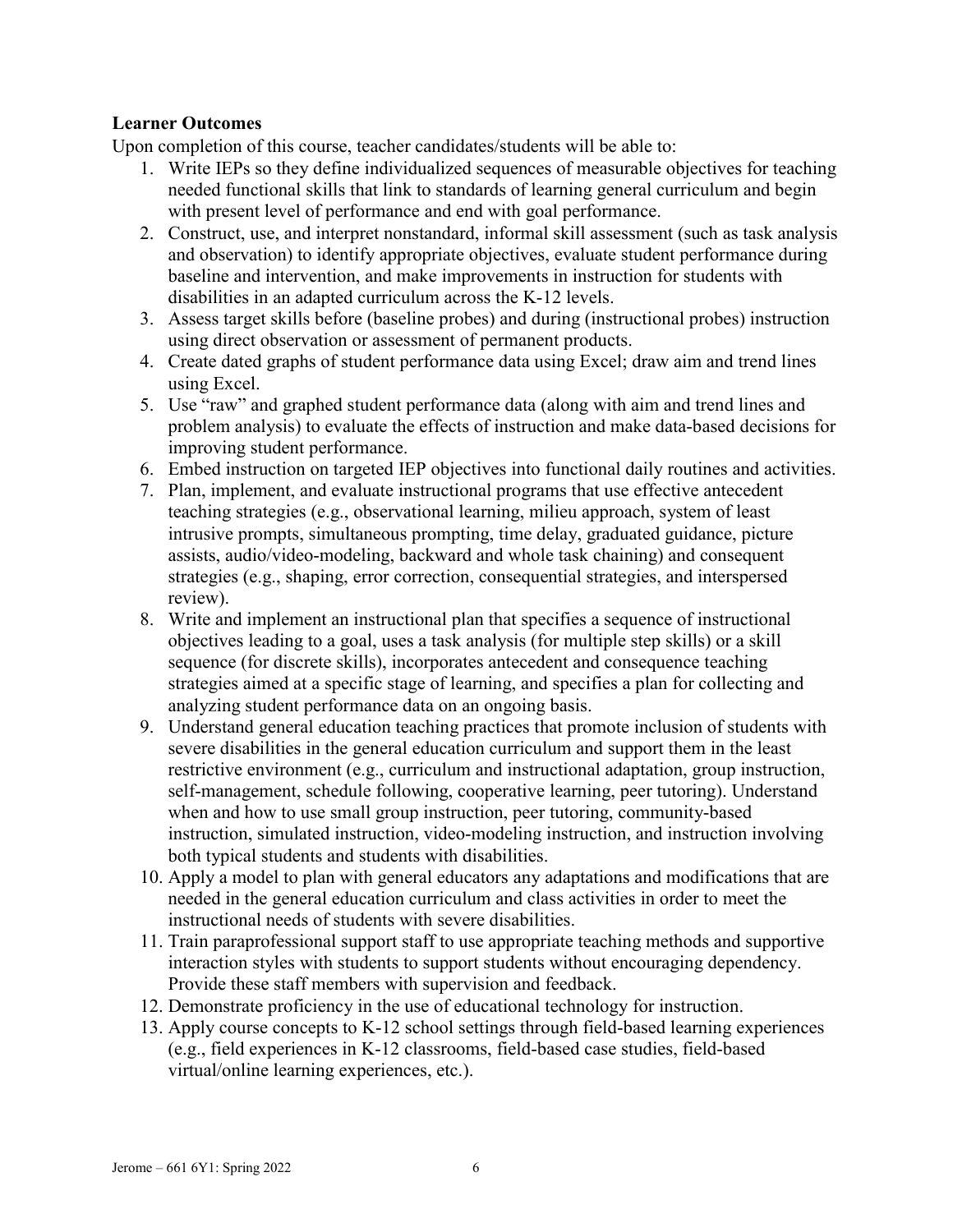#### **Professional Standards**

(Council for Exceptional Children [CEC] and the Interstate Teacher Assessment and Support Consortium [InTASC]). Upon completion of this course, students will have met the following professional standards: CEC Standard 1: Learner Development and Individual Learning Differences (InTASC 1,2); CEC Standard 2: Learning Environments (InTASC 3); CEC Standard 4: Assessment (InTASC 6); CEC Standard 5: Instructional Planning and Strategies (InTASC 7,8); CEC Standard 6: Professional Learning and Ethical Practices (InTASC 9) & CEC Standard 7: Collaboration (InTASC 10).

This course contains at least on Common Assessment developed by the College of Education and Human Development to assess our candidates' performance on nationally accepted standards for beginning teachers (InTASC) and our programs' performance on national accreditation standards (CAEP).

#### **Required Texts**

Browder, D. M., Spooner, F., and Courtade, G. R. (2020). *Teaching students with moderate and severe disabilities.* (2nd Ed). The Guilford Press. 9781462542383

Tomlinson, C. A. (2017). *How to differentiate instruction in academically diverse classrooms.* (3rd Ed). ASCD. 9781416623304

### **Recommended Texts**

American Psychological Association*.* (2020). *Publication manual of the American Psychological Association* (7th ed.). <https://doi.org/10.1037/0000165-000>

## **Required Resources**

Access to Blackboard

#### **Additional Readings**

As assigned and posted on Blackboard in the "Additional Readings" tab on the sidebar in our Blackboard course

#### **Course Performance Evaluation**

Students are expected to submit all assignments on time in the manner outlined by the instructor (e.g., Blackboard, VIA, hard copy).

#### **VIA Performance-Based Assessment Submission Requirement**

It is critical for the special education program to collect data on how our students are meeting accreditation standards. Every teacher candidate/student registered for an EDSE course with a required Performance-based Assessment (PBA) is required to upload the PBA to VIA (regardless of whether a course is an elective, a one-time course or part of an undergraduate minor). A PBA is a specific assignment, presentation, or project that best demonstrates one or more CEC, InTASC or other standard connected to the course. A PBA is evaluated in two ways. The first is for a grade, based on the instructor's grading rubric. The second is for program accreditation purposes. Your instructor will provide directions as to how to upload the PBA to VIA.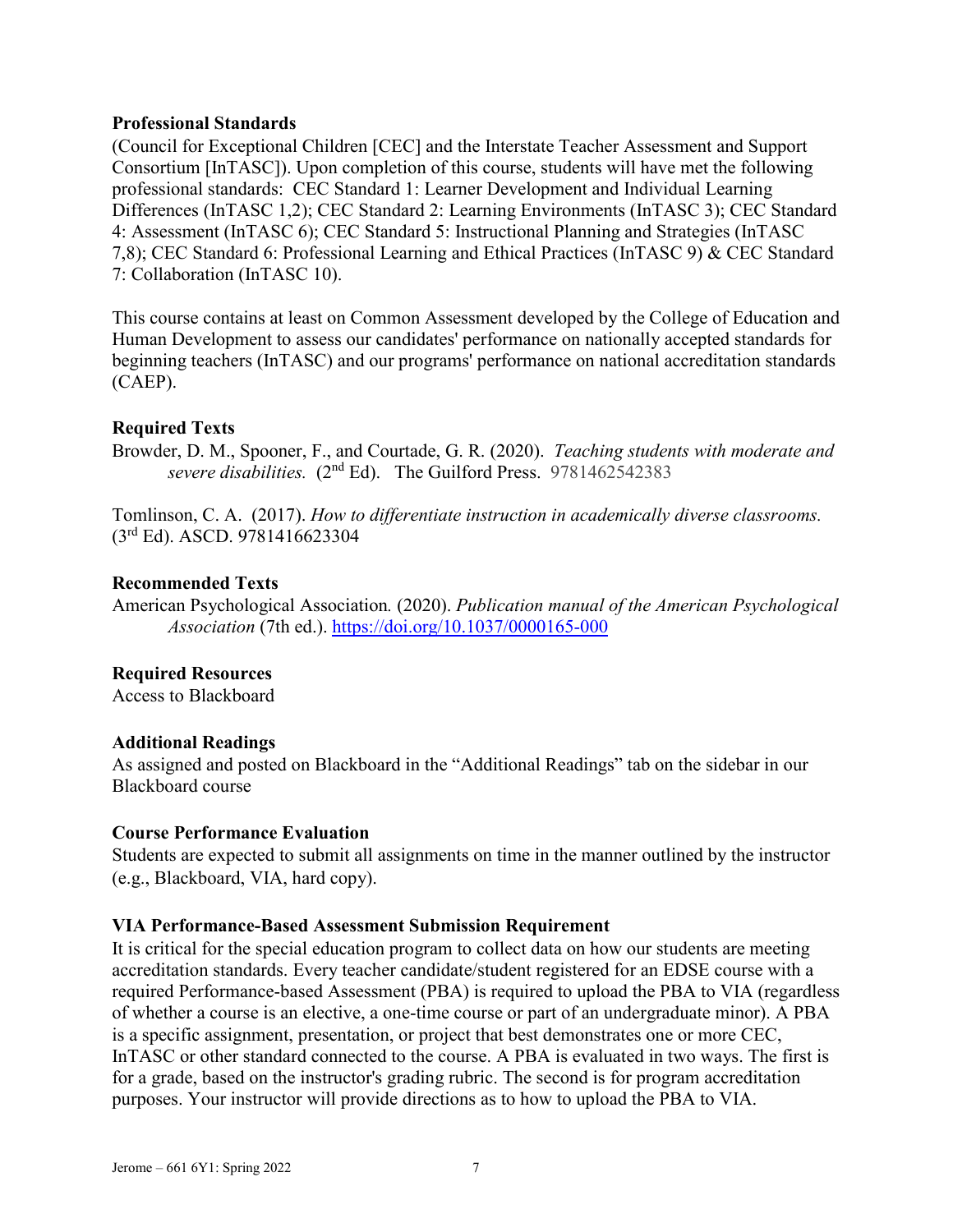For EDSE 661, the required PBA is Instructional Plan and Implementation. Please check to verify your ability to upload items to VIA before the PBA due date.

### *Assignments and/or Examinations*

**Performance-based Assessment**

**(VIA submission required)**

The performance-based VIA assignment is the Instructional Plan and Implementation. See the Course Assignments section for full assignment description.

**College Wide Common Assessment (VIA submission required)** None

## *Field Experience Requirement – Procedures for GMU Students*

A field experience is a part of this course. A field experience includes a variety of early and ongoing field-based opportunities in which candidates may observe, assist, and/or teach. Field experiences may occur in off-campus settings, such as schools (CAEP, 2016). Below are REQUIRED PROCEDURES FOR ALL STUDENTS ENROLLED IN THS COURSE.

1. Complete the online EDSE Field Experience form. This online form will be sent to your GMU email from EDSEfld@gmu.edu on the first day of the semester. Click on the link and complete the form as soon as possible. ALL students should complete the required form, as this information is required by the state. Please direct any questions about the form to Dr. Kristen O'Brien at EDSEfld@gmu.edu.

• If you are a full-time contracted school system employee and will complete the field experience at your worksite with administrator and instructor approval, you will be asked to specify the school at which you will be completing the field experience.

• If you request a field experience placement, you will receive information via your GMU email about your assigned internship placement from the Clinical Practice Specialist in the College's TEACHERtrack Office. Check your GMU email regularly for important information regarding your field experience. Follow all instructions for the necessary Human Resource (HR) paperwork required to access the assigned field experience placement. Note that you may NOT arrange your own field experience placement.

2. View the EDSE Field Experience Introduction presentation. On the first week of classes and prior to representing George Mason in off-campus settings, your instructor will show a video presentation or provide a link to the presentation, which includes important information about the registration process for EDSE field experiences and tips for a successful field experience. After the presentation, sign the document provided by your instructor to indicate that you have watched the presentation and are aware of the EDSE field experience professionalism expectations.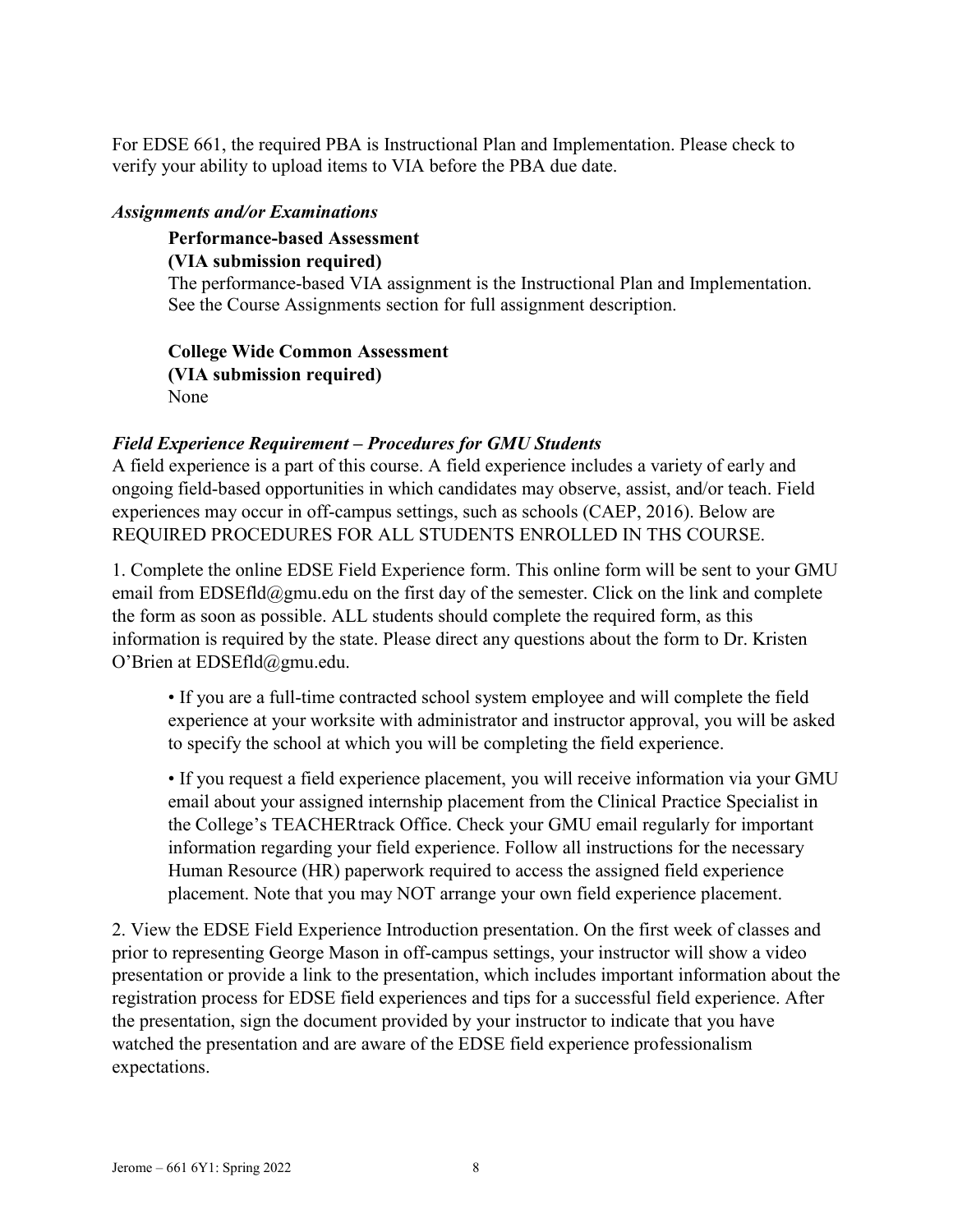3. Complete the GMU Experiential Learning Agreement packet (ELP). Mason requires all students completing off-campus field experiences in schools or other agencies to complete this packet. Once you have received your field experience placement, complete and submit this packet to the provided link.

4. Document your field experience hours. Your instructor may provide you with access to field experience documentation forms to use in documenting the hours and activities completed in your field experience placement. Your instructor will provide more directions on how to use and submit the documentation form.

5. Complete the field experience end-of-semester survey. Towards the end of the semester, you will receive an email from EDSEfld@gmu.edu with a link to an online survey. This brief survey asks you to report about important features of your field experience placement.

#### *Course Assignments*

#### **Instructional Plan (205 points):**

The instructional Plan with implementation Assignment consists of

- 1. Identifying a target student,
- 2. Selecting a target skill to teach the student,
- 3. Planning the instruction,
- 4. Finding and writing up the literature base (EPB evidence) to support your decisions,
- 5. Implementing the instruction,
- 6. Collecting data,
- 7. Analyzing the data and
- 8. Presenting it all in a cohesive written paper.

See Blackboard for detailed assignment description and rubric

#### **Lesson Plans (250 points total; 25 for the 1st, 75 for the next 3):**

As we cover different academic areas you will be asked to turn in 1 lesson plan per area for a total of 4 lessons plans (1 each for the following areas: math, science OR history and life skills. The assignment includes a complete lesson plan as outlined in the complete assignment description on Blackboard *and* an analysis of the instructional strategies used, connection to the text or articles supporting their usage and rational for the structure of the lesson. **Differentiation**: **Graduate students use the templates for either** *Graduate students currently IN the classroom* **OR** *Graduate students NOT in the classroom.* **Undergraduates use the template for** *Undergraduates***.** 

#### **Instructional Choice Assignment (75 points):**

For this assignment you will be given several options in which to demonstrate your ability to apply what we have covered in class. These options will be discussed during class and posted on Blackboard in the Assignments folder.

#### **Small Group Participation (55 points total; 5 pts per week, Weeks 2 – 13):**

Each week you will participate in a small group discussion led by the instructor(s). The discussion will be based upon **the pre-recorded lecture that you will watch prior to class**. Each week you will be asked to upload and come to class prepared with some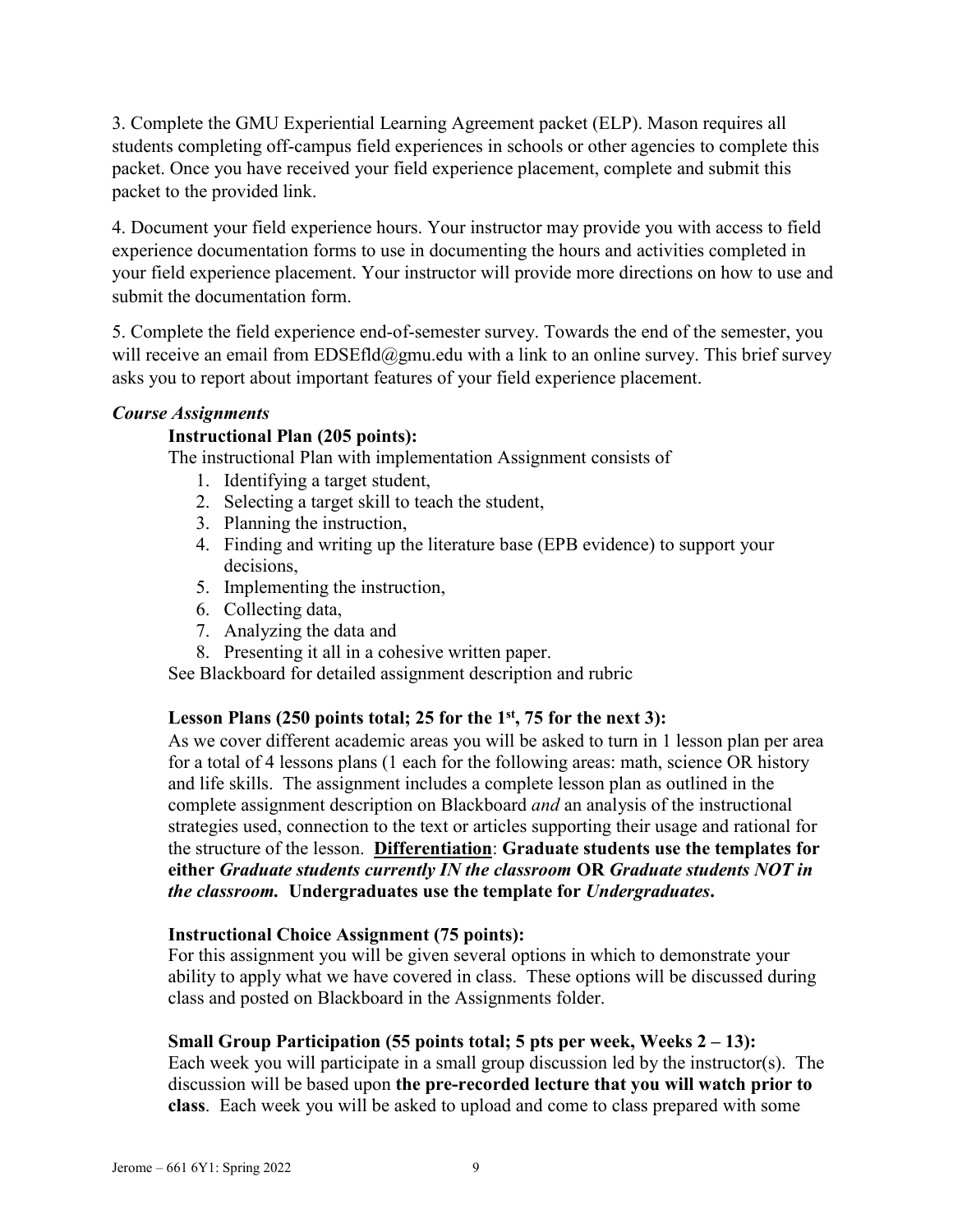small discussion assignment. In order to get your points, you must BOTH upload your discussion assignment by Wednesday at 7:20 item AND attend small group.

**Reading Check/Blackboard Activity: (65 points total; 5 pts per week, 13 weeks):** Each week as part of class time there will be a reading quiz or other online activity posted in the weekly content folder on Blackboard. These 5-point activities will be available beginning at 7:20 pm each Wednesday and will be due by 10:00 pm. They are intended to part of your  $7:20 - 10:00$  pm in-class time.

*Undergraduate Differentiation*: When specified, undergraduates may be directed to complete a different or modified assignment to better support their level of teaching experience. The differentiation may occur during reading checks/Blackboard activities, lesson plans, and/or the instructional plan.

#### *Assignment Summary*

| <b>Assignment</b>                | <b>Due Date</b>                  | <b>Points possible</b> |
|----------------------------------|----------------------------------|------------------------|
| Practice Lesson Plan             | Feb 23, 2022                     | 25                     |
| Math lesson Plan                 | March 9, 2022                    | 75                     |
| Science OR History lesson        | March 30, 2022                   | 75                     |
| plan                             |                                  |                        |
| Life Skills Lesson Plan          | April 6, 2022                    | 75                     |
| <b>Instructional Choice</b>      | April 20, 2022                   | 75                     |
| Assignment                       |                                  |                        |
| <b>Instructional Plan:</b>       | Different due date for each part | 205                    |
| Proposal (5 pts)                 | Feb 9, 2022                      |                        |
| Plan $(50 \text{ pts})$          | March 23, 2022                   |                        |
| Final paper (150 pts)            | May 4, 2022                      |                        |
| Weekly Lecture/reading           | Weekly for 13 weeks              | 65                     |
| quizzes or assignments $(a)$ 5   | (see class schedule)             |                        |
| points each                      |                                  |                        |
| <b>Small Group Participation</b> | Weekly for 11 weeks (see class)  | 55                     |
| @ 5 points each                  | schedule)                        |                        |
| <b>Total Points Possible</b>     |                                  | 650                    |

## **Course Policies and Expectations**

## *Attendance/Participation*

Students are expected to attend all class sessions during the course. As adult learners, you make personal decisions about enacting professional responsibilities, including those as a student.

- Students are expected to log in on time for their assigned small group time each week and stay for the duration of small group time.
- No points can be awarded for missed small group time.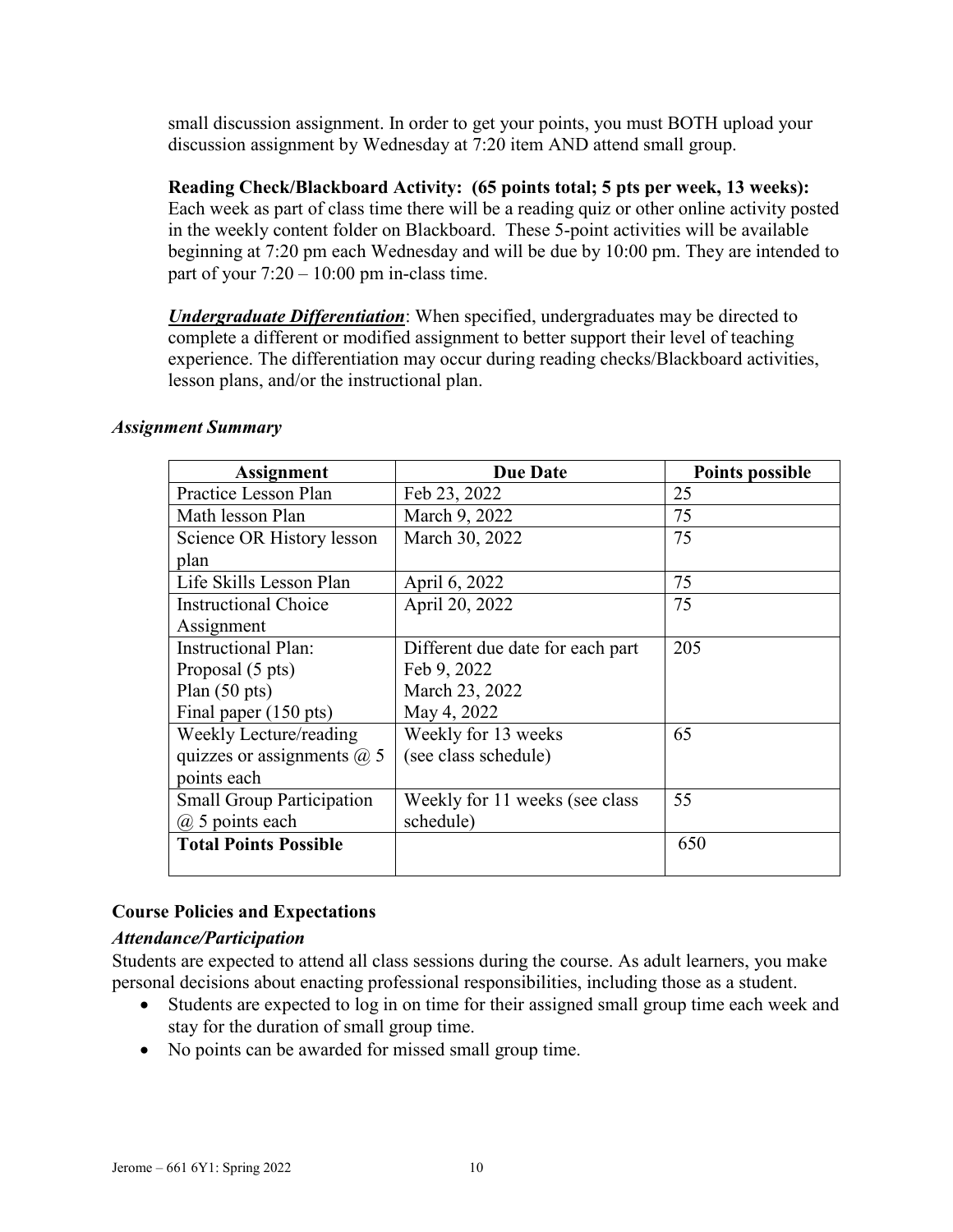• **Attendance, timeliness, and professionally relevant, respectful and active participation are expected.** Please see participation points under the assignments section.

## *Late Work*

All assignments are due posted to blackboard by 7:20 PM on the dates listed in the course syllabus. **\*\*Late or incorrectly turned in/uploaded assignments will be graded at the convenience of the instructor and therefore may not provide timely feedback. Late work may not be returned until the end of the semester.** Ten percent of the available points for the assignment will be deducted each day for late submissions during the first week after the due date. After one week from the due date, assignments will not be accepted. Thus, an assignment that is three days late is able to obtain only 70% of the points for the assignment regardless of the quality of the work. After one week, the assignment will no longer be accepted and a score of zero will be entered into the grade book for the assignment. If you are having difficulty with an assignment, please contact the instructor as soon as possible. Submitting an assignment late does not alter the due dates of the other assignments and prevents timely feedback that may be of value in later assignments. Strive to keep up with the assignment schedule.

### *Other Requirements*

You must be on camera and available for discussion during assigned class time (whole group or your assigned small group). You may not switch groups. You must reserve the entirety of the class time 7:20 – 10:00 for class. Small group times will change weekly and some weeks will be whole group.

## **Grading:**

Graduate  $93-100\% = A$  87-89% = B+ 70-79% = C<br>90-92% = A- 80-86% = B < 70% = F  $90-92\% = A - 80-86\% = B$ 

**Undergraduate** 

| $93-100% = A$ | $87 - 89\% = B +$ | $77-79\% = C +$ | $60-69\% = D$ |
|---------------|-------------------|-----------------|---------------|
| $90-92\% = A$ | $80 - 86\% = B$   | $74 - 76\% = C$ | $<60\% = F$   |
|               |                   | $70-73\% = C$   |               |

\*Note: The George Mason University Honor Code will be strictly enforced. See **Academic** [Integrity Site](https://oai.gmu.edu/) [\(https://oai.gmu.edu/\)](https://oai.gmu.edu/) and [Honor Code and System](https://catalog.gmu.edu/policies/honor-code-system/)

[\(https://catalog.gmu.edu/policies/honor-code-system/\)](https://catalog.gmu.edu/policies/honor-code-system/). Students are responsible for reading and understanding the Code. "To promote a stronger sense of mutual responsibility, respect, trust, and fairness among all members of the George Mason University community and with the desire for greater academic and personal achievement, we, the student members of the university community, have set forth this honor code: Student members of the George Mason University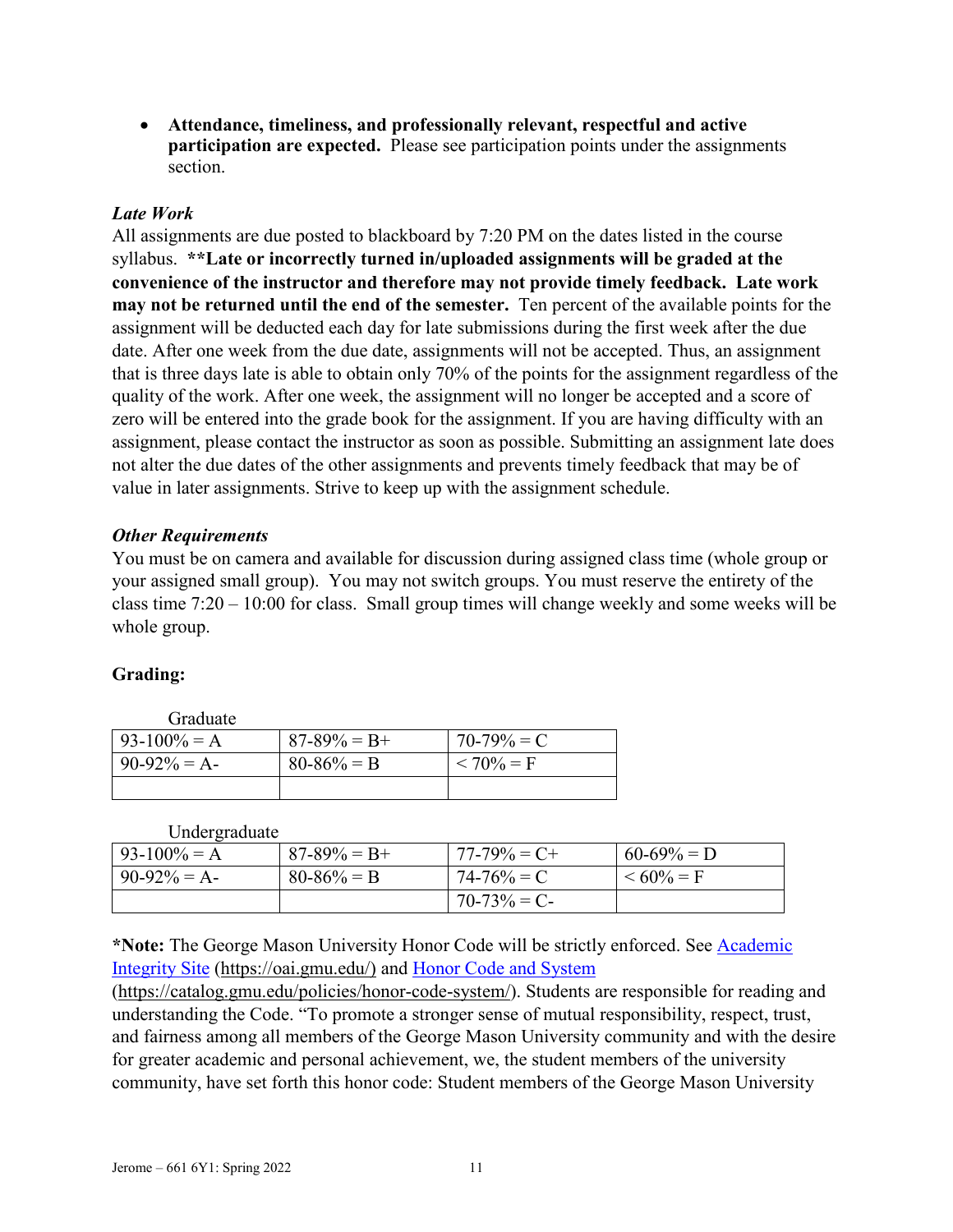community pledge not to cheat, plagiarize, steal, or lie in matters related to academic work." Work submitted must be your own new, original work for this course or with proper citations.

## **Professional Dispositions**

Students are expected to exhibit professional behaviors and dispositions at all times. See [Policies](https://cehd.gmu.edu/students/polices-procedures/)  [and Procedures](https://cehd.gmu.edu/students/polices-procedures/) [\(https://cehd.gmu.edu/students/polices-procedures/\)](https://cehd.gmu.edu/students/polices-procedures/). Students are expected to exhibit professional behaviors and dispositions at all times. Professional dispositions are an essential function of a special educator's job, indicating that these dispositions are critical to develop and assess in special education licensure programs. In the College of Education and Human Development, dispositions are formally and separately evaluated in at least three points in each student's program – a self-evaluation at the start of their program, a self-evaluation at the mid-point of their program, and a university supervisor's evaluation during internship. In special education graduate licensure programs, the initial self-evaluation is completed in a designated course (EDSE 501), the mid-point self-evaluation is completed in designated courses (EDSE 627, EDSE 661, and EDSE 616), and the internship evaluation is completed by instructors in EDSE 783, EDSE 784, and EDSE 785. In addition to these three designated evaluation times, instructors may complete instructor-rated disposition assessments other times throughout the program. When dispositions are assessed, it is important that for areas where a positive disposition is rated as "not proficient," the student takes steps to grow as an educator. See [https://cehd.gmu.edu/epo/candidate-dispositions.](https://cehd.gmu.edu/epo/candidate-dispositions)

### **Core Values Commitment**

The College of Education and Human Development is committed to collaboration, ethical leadership, innovation, research-based practice, and social justice. Students are expected to adhere to these principles: See [Core Values](http://cehd.gmu.edu/values/) [\(http://cehd.gmu.edu/values/\)](http://cehd.gmu.edu/values/).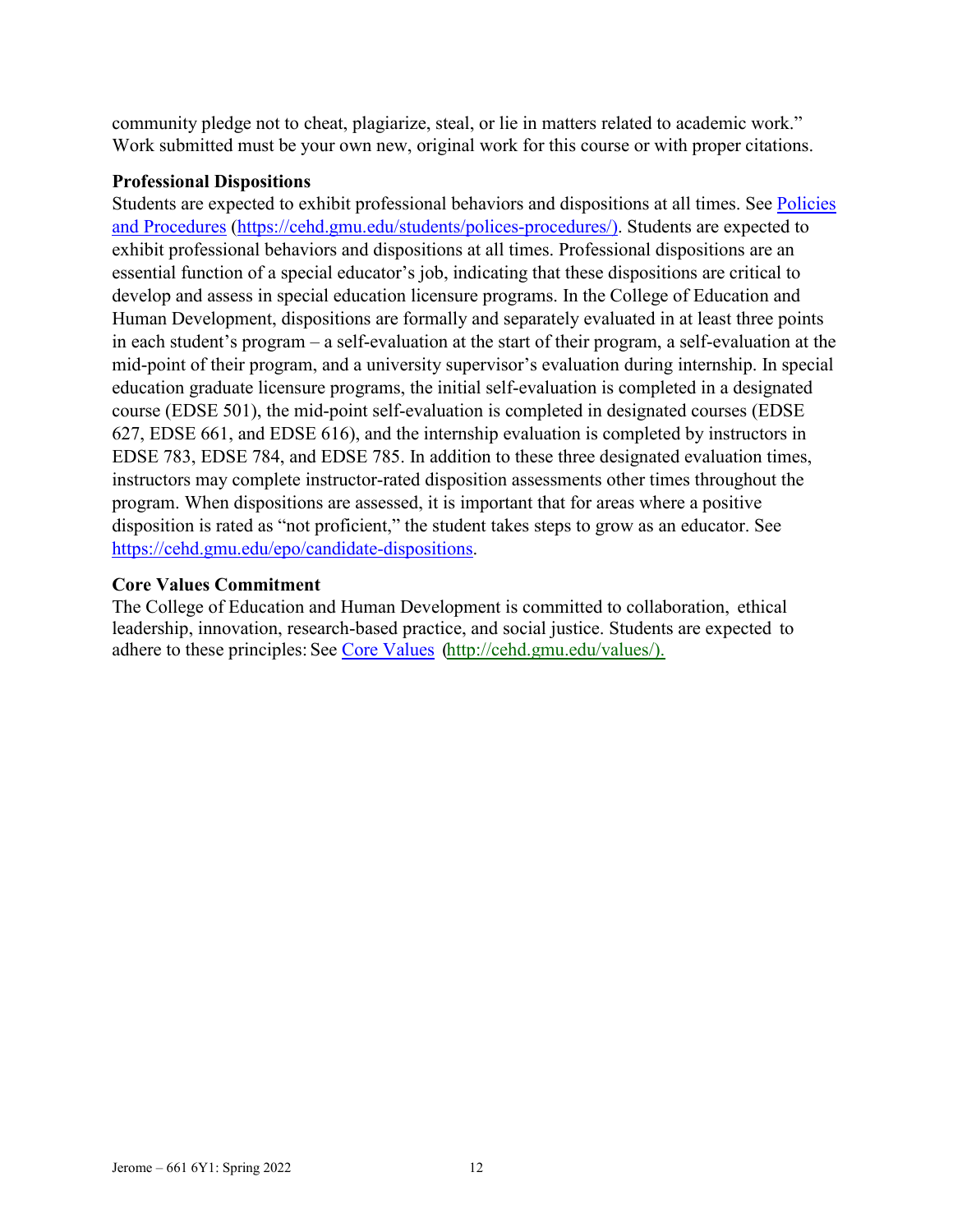# **Class Schedule**

\*Note: Faculty reserves the right to alter the schedule as necessary, with notification to students.

| Week | <b>Class Topic</b>                                          | <b>Assignment Due</b>                          | <b>Reading Assignment</b>            | Group                                               |
|------|-------------------------------------------------------------|------------------------------------------------|--------------------------------------|-----------------------------------------------------|
|      |                                                             |                                                | (To be completed before              | <b>Assignments</b>                                  |
| 1/26 | Introduction:                                               | Student<br>$\blacktriangleright$               | coming to class)<br>None             | Whole Group 7:20-                                   |
|      | Educational<br>Assumptions/<br>What's Up with<br>Education? | Information<br>Sheet due end of<br>day         |                                      | 10:00 PM                                            |
| 2/2  | Instructional                                               | Small group $(1)$<br>➤                         | Lectures: Recorded                   | Small groups – see                                  |
|      | Strategies:<br>Overview &                                   | upload by 7:20<br><b>PM</b>                    | Lectures in course content<br>folder | <b>Blackboard</b> for<br>your group and             |
|      | Lessons vs                                                  | $\blacktriangleright$<br>In class              | Text: Browder, Spooner               | time                                                |
|      | Instructional                                               | Lecture/reading                                | & Courtade - chapter 1               |                                                     |
|      | Plans vs IEP<br>Goals                                       | quiz $(1)$ due by<br>10 PM                     | Text: Tomlinson: chapter<br>1        | Complete weekly<br>assignment in<br>Blackboard when |
|      |                                                             |                                                | Find on Blackboard under             | not in group.                                       |
|      |                                                             |                                                | <b>Additional Readings Tab</b>       |                                                     |
|      |                                                             |                                                | Article: Archer & Hughes<br>(2011)   |                                                     |
| 2/9  | Instructional                                               | <b>Instructional</b><br>$\blacktriangleright$  | Lectures: Recorded                   | Small groups - see                                  |
|      | Strategies:<br>General and                                  | Plan proposal<br>due 7:20 PM                   | Lectures in course content<br>folder | <b>Blackboard</b> for<br>your group and             |
|      | Special                                                     | Small group (2)<br>➤                           | Text: Browder, Spooner               | time                                                |
|      | Education                                                   | upload by 7:20                                 | & Courtade - chapter 6               |                                                     |
|      |                                                             | <b>PM</b><br>$\blacktriangleright$<br>In class | Text: Tomlinson -                    | Complete weekly<br>assignment in                    |
|      |                                                             | Lecture/reading                                | chapter 2                            | Blackboard when                                     |
|      |                                                             | quiz $(2)$ due by<br>10 PM                     |                                      | not in group.                                       |
| 2/16 | Designing                                                   | Small group (3)<br>$\blacktriangleright$       | Lectures: Recorded                   | Small groups - see                                  |
|      | Effective                                                   | upload by 7:20<br>PM                           | Lectures in course content           | <b>Blackboard</b> for<br>your group and             |
|      | Lessons                                                     | $\blacktriangleright$<br>In class              | folder<br>Article: Schmoker, M.      | time                                                |
|      |                                                             | Lecture/reading                                | (2012) The Stunning                  |                                                     |
|      |                                                             | quiz $(3)$ due by<br>10 PM                     | power of good, effective<br>lessons  | Complete weekly<br>assignment in                    |
|      |                                                             |                                                | Text: Tomlinson -                    | Blackboard when                                     |
|      |                                                             |                                                | chapters 9-11                        | not in group.                                       |
| 2/23 | Instructional                                               | <b>Practice Lesson</b><br>➤                    | Lectures: Recorded                   | Small groups – see                                  |
|      | Strategies:<br>Math                                         | plan due 7:20<br>PM                            | Lectures in course content<br>folder | <b>Blackboard</b> for<br>your group and             |
|      |                                                             | Small group (4)<br>➤                           | Text: Browder, Spooner               | time                                                |
|      |                                                             | upload by 7:20<br>PM                           | & Courtade - chapter 10              |                                                     |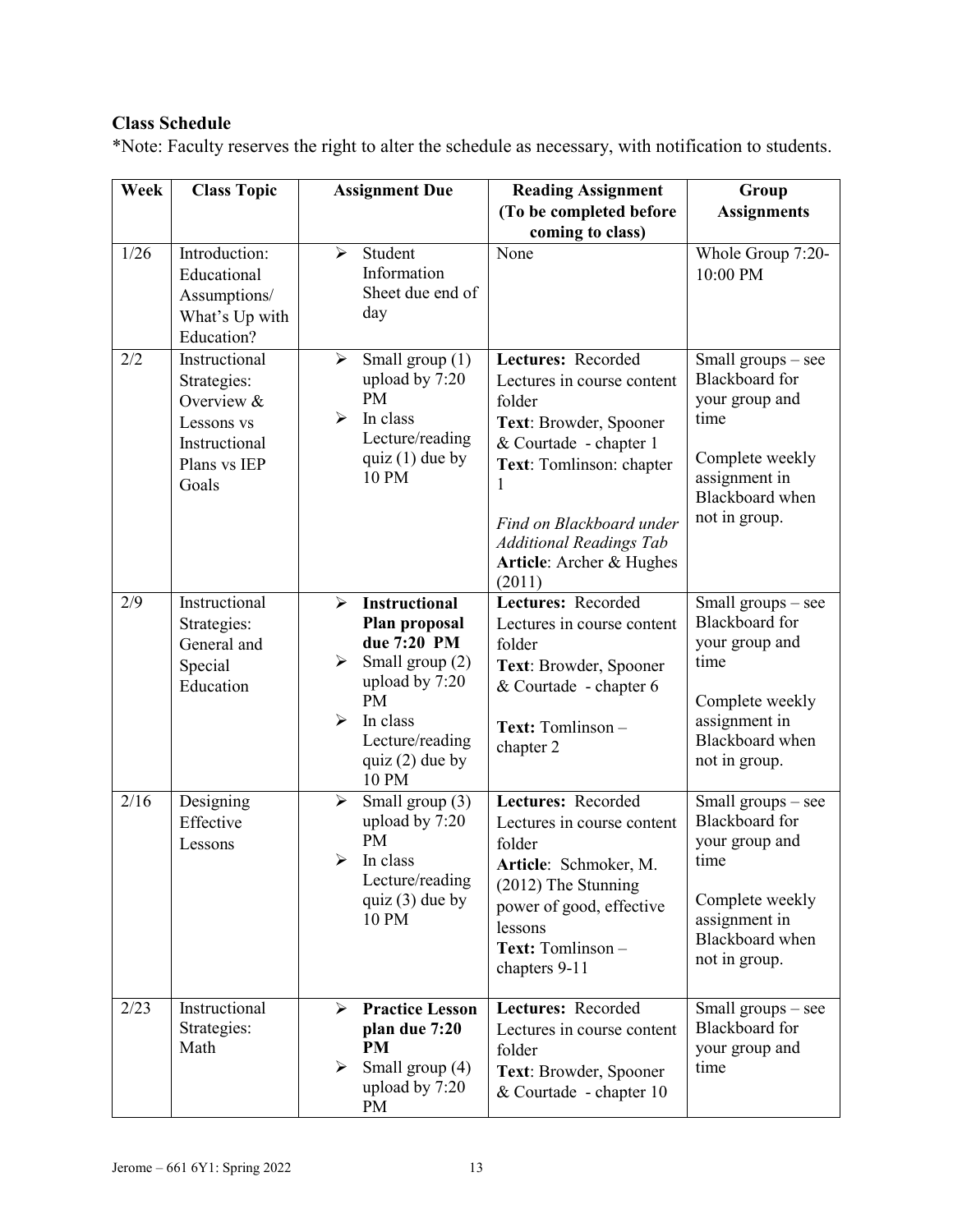|               |                                                                                 | $\blacktriangleright$                               | In class<br>Lecture/reading<br>quiz $(4)$ due by<br>$10:00$ pm                                                                                                                                 | Text: Tomlinson -<br>chapter 12                                                                                                                                                                                                                                                                                                                         | Complete weekly<br>assignment in<br>Blackboard when<br>not in group.                                                                   |
|---------------|---------------------------------------------------------------------------------|-----------------------------------------------------|------------------------------------------------------------------------------------------------------------------------------------------------------------------------------------------------|---------------------------------------------------------------------------------------------------------------------------------------------------------------------------------------------------------------------------------------------------------------------------------------------------------------------------------------------------------|----------------------------------------------------------------------------------------------------------------------------------------|
| 3/2           | Instructional<br>Strategies:<br>Math<br>Continued                               | $\blacktriangleright$<br>$\blacktriangleright$      | Small group (5)<br>upload by 7:20<br><b>PM</b><br>In class<br>Lecture/reading<br>quiz $(5)$ due by<br>$10 \text{ pm}$                                                                          | Lectures: Recorded<br>Lectures in course content<br>folder<br>Text: Browder, Spooner<br>& Courtade - chapter 11                                                                                                                                                                                                                                         | Small groups - see<br>Blackboard for<br>your group and<br>time<br>Complete weekly<br>assignment in<br>Blackboard when<br>not in group. |
| 3/9 &<br>3/15 | Effective<br>teaching<br>through an<br>Organized<br>classroom<br>& Spring Break | $\blacktriangleright$<br>➤                          | <b>Math Lesson</b><br>Plan due 3/9<br>7:20 PM<br>Asynchronous<br>Blackboard<br>Assignment<br>(Lecture/reading<br>quiz 6) due $3/22$                                                            | Lectures: Recorded<br>Lectures in course content<br>folder<br>Text: Tomlinson:<br>chapters 2-5                                                                                                                                                                                                                                                          | No small groups<br>Complete weekly<br>assignment in<br>Blackboard.                                                                     |
| 3/23          | Instructional<br>Strategies:<br>Science/History                                 | ➤<br>$\blacktriangleright$<br>$\blacktriangleright$ | <b>Instructional</b><br><b>Plan Method</b><br>(Part 2) Due<br>7:20 PM<br>Small group (6)<br>upload by 7:20<br><b>PM</b><br>In class<br>Lecture/reading<br>quiz $(7)$ due by<br>$10 \text{ pm}$ | Lectures: Recorded<br>Lectures in course content<br>folder<br>Text: Browder, Spooner<br>& Courtade - chapter 12<br>& 13<br>Article:<br>Spooner, F., Knight, V.,<br>Browder, D., Jimenez, B.,<br>& DiBiase, W. (2011).<br>Evaluating evidence-<br>based practice in teaching<br>science content to<br>students with severe<br>developmental disabilities | Small groups - see<br>Blackboard for<br>your group and<br>time<br>Complete weekly<br>assignment in<br>Blackboard when<br>not in group. |
| 3/30          | Instructional<br>Strategies: Life<br><b>Skills</b>                              | $\blacktriangleright$<br>➤<br>↘                     | <b>Science or</b><br><b>History Lesson</b><br>Plan Due 7:20<br>Small group (7)<br>upload by 7:20<br>PM<br>In class<br>Lecture/reading                                                          | Lectures: Recorded<br>Lectures in course content<br>folder<br>Text: Browder, Spooner<br>& Courtade - ch 14 & 16<br>Article:<br>Bouck, E.C., & Joshi, G.<br>(2012).                                                                                                                                                                                      | Small groups $-$ see<br>Blackboard for<br>your group and<br>time<br>Complete weekly<br>assignment in                                   |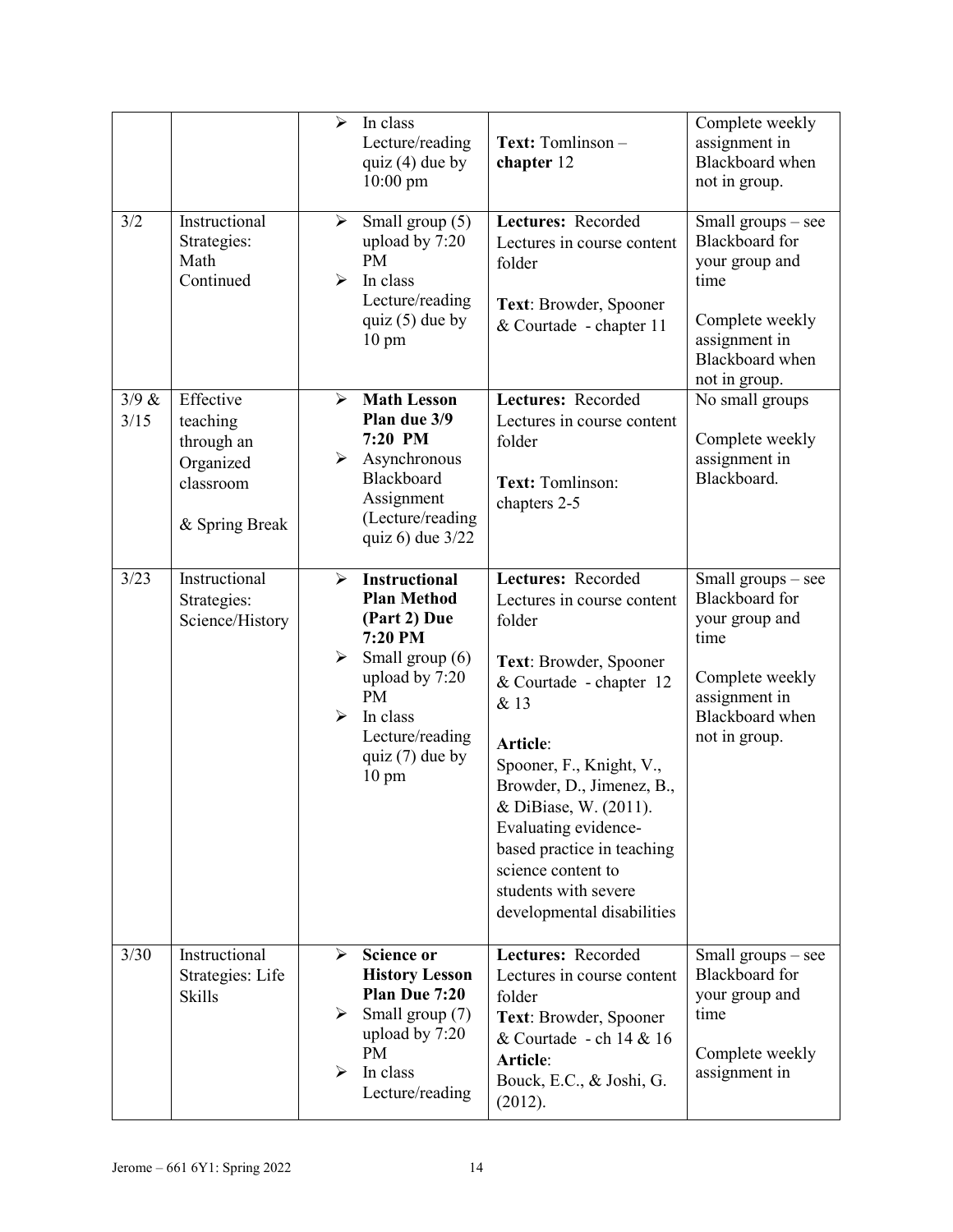|      |                                                  | quiz $(8)$ due by<br>10:00                                                                                                                                                                                                                         |                                                                                                                | Blackboard when<br>not in group.                                                                                                                                                             |
|------|--------------------------------------------------|----------------------------------------------------------------------------------------------------------------------------------------------------------------------------------------------------------------------------------------------------|----------------------------------------------------------------------------------------------------------------|----------------------------------------------------------------------------------------------------------------------------------------------------------------------------------------------|
| 4/6  | Data Analysis<br>and Long-term<br>Skill Planning | Small group (8)<br>➤<br>upload by 7:20<br><b>PM</b><br>$\blacktriangleright$<br>In class<br>Lecture/reading<br>quiz $(9)$ due by<br>10:00                                                                                                          | Lectures: Recorded<br>Lectures in course content<br>folder<br>Text: Browder, Spooner<br>& Courtade - chapter 5 | Small groups – see<br><b>Blackboard</b> for<br>your group and<br>time<br>Complete weekly<br>assignment in<br>Blackboard when<br>not in group.                                                |
| 4/13 | Instructional<br>Strategies:<br>Communication    | <b>Life Skills</b><br>$\blacktriangleright$<br><b>Lesson</b> plan<br>due 7:20 pm<br>Small group (9)<br>$\blacktriangleright$<br>upload by 7:20<br><b>PM</b><br>$\blacktriangleright$<br>In class<br>Lecture/reading<br>quiz $(10)$ due by<br>10:00 | Lectures: Recorded<br>Lectures in course content<br>folder<br>Text: Browder, Spooner<br>& Courtade - chapter 3 | $\overline{\text{Small}~\text{groups}} - \text{see}$<br><b>Blackboard</b> for<br>your group and<br>time<br>Complete weekly<br>assignment in<br>Blackboard when<br>not in group.<br>in group. |
| 4/20 | Writing<br>Meaningful<br>Academic<br>Goals       | <b>Choice</b><br>$\blacktriangleright$<br><b>Assignment due</b><br>$7:20$ pm<br>Small group (10)<br>➤<br>upload by 7:20<br><b>PM</b><br>In class<br>⊳<br>Lecture/reading<br>quiz $(11)$ due by<br>$10 \text{ pm}$                                  | Text: Browder, Spooner<br>& Courtade - chapter $4 &$<br>17                                                     | Small groups - see<br><b>Blackboard</b> for<br>your group and<br>time<br>Complete weekly<br>assignment in<br>Blackboard when<br>not in group.                                                |
| 4/27 | Inclusion $&$<br>Self-Contained<br>Classrooms    | Small group (11)<br>$\blacktriangleright$<br>upload by 7:20<br><b>PM</b><br>In class<br>⋗<br>Lecture/reading<br>quiz $(12)$ due by<br>$10 \text{ pm}$                                                                                              | Lectures: Recorded<br>Lectures in course content<br>folder                                                     | Small groups - see<br><b>Blackboard</b> for<br>your group and<br>time<br>Complete weekly<br>assignment in<br>Blackboard when<br>not in group.                                                |
| 5/4  | Successful<br>Teachers                           | <b>Instructional</b><br>⋗<br><b>Plan Final</b>                                                                                                                                                                                                     |                                                                                                                | Whole Group 7:20<br>$-10:00 \text{ pm}$                                                                                                                                                      |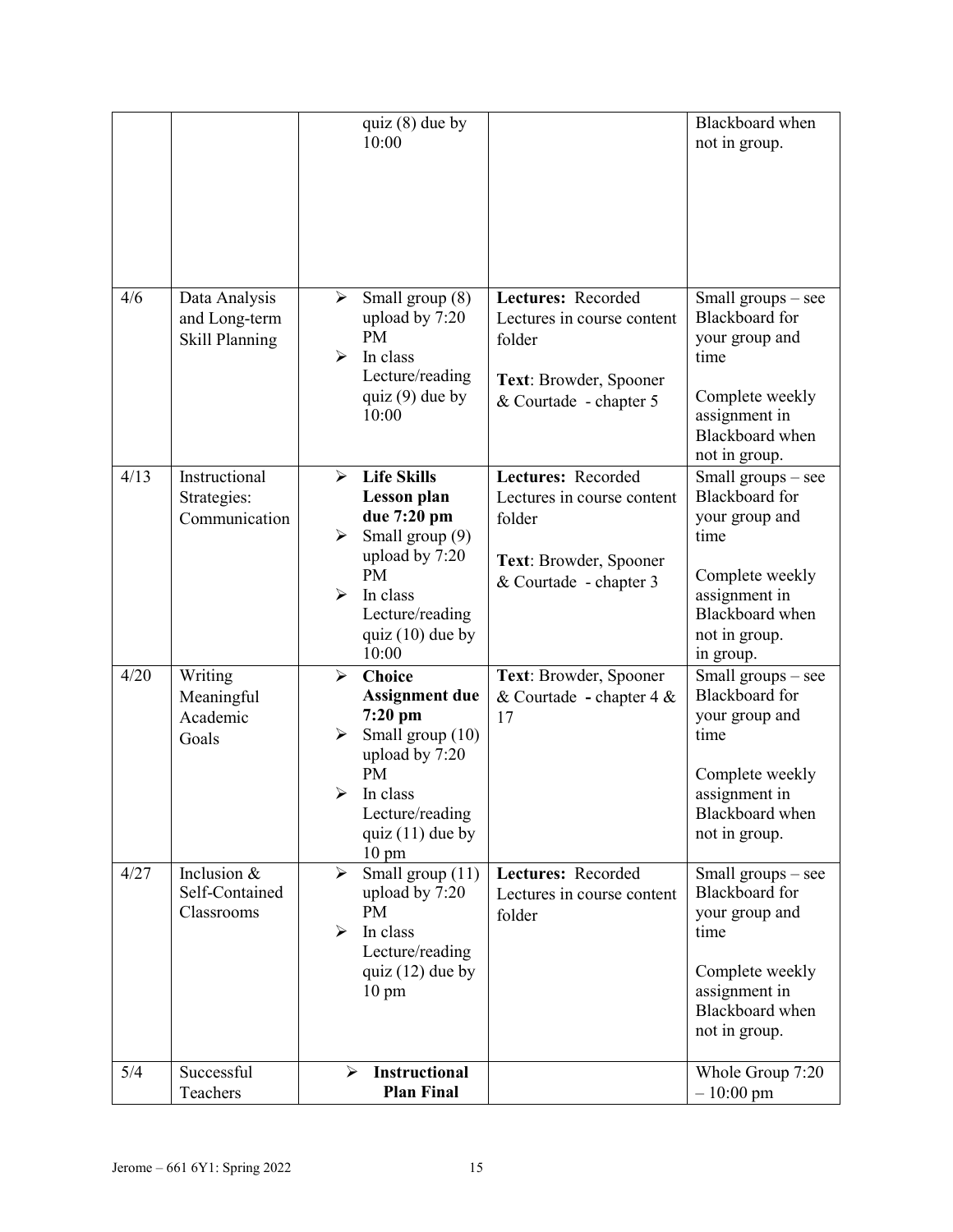| Paper due by<br>7:20 PM<br>In class BB<br>➤<br>activity $(13)$ due |  |
|--------------------------------------------------------------------|--|
| $10 \text{ pm}$                                                    |  |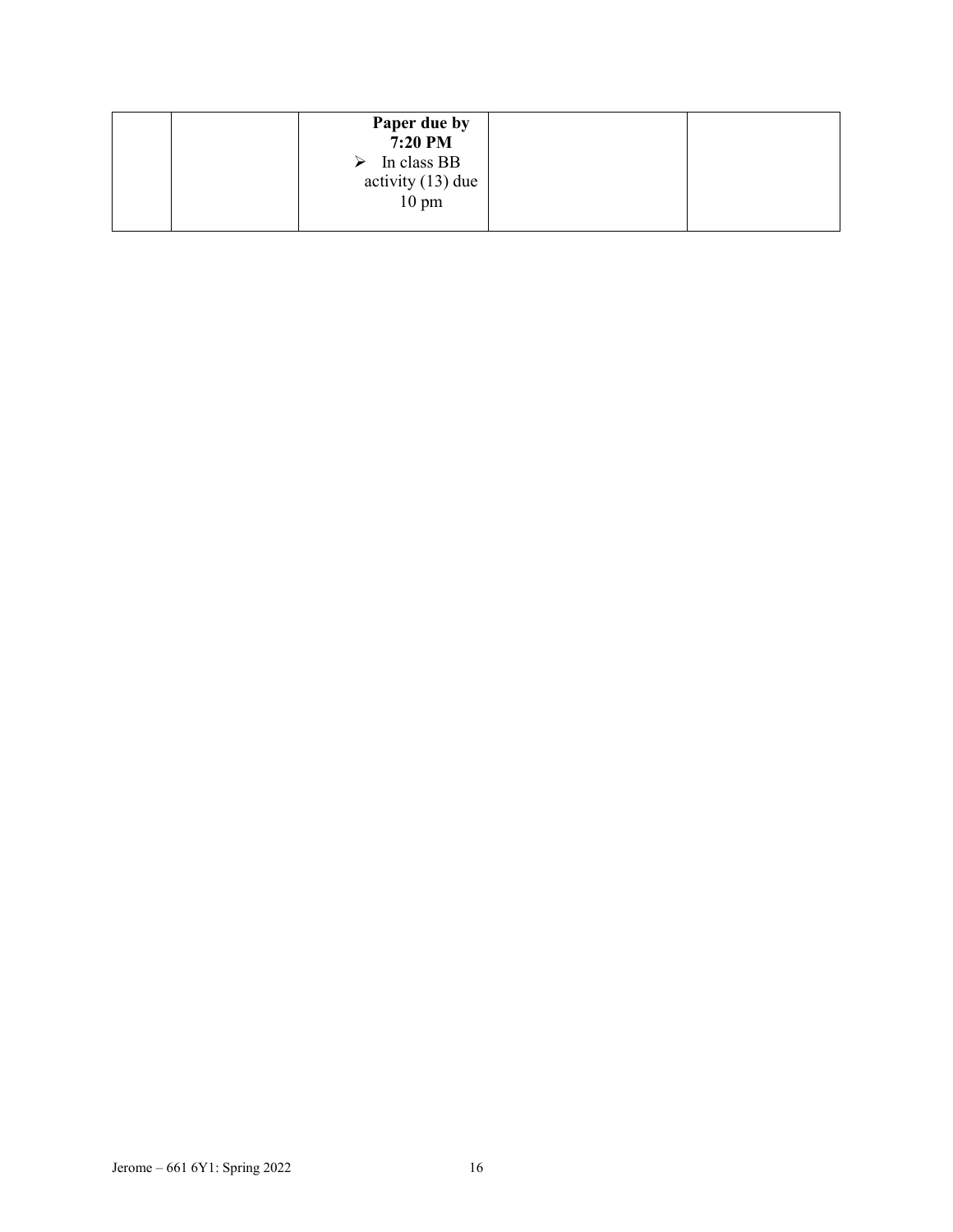## **ADAPTED CONSORTIUM SYLLABUS STATEMENTS AND POLICIES**

### Honor Code

Each university has its own honor code and it is important for you to review the honor code at your university. However, all students taking this course, regardless of the university they are enrolled in, are expected to follow this honor code and may be asked to pledge all assignments and their exam to indicate that they have followed the honor code. A pledge means that you have not cheated or plagiarized, nor have you given or received assistance that violated the description of how assignments are to be completed for this course. The shortened version may be used: "Pledged" followed by the date and your full name (typed "signatures" will be OK for assignments/tests submitted electronically).

Students at all universities pledge not to cheat, plagiarize, steal, or lie in matters related to academic work." Work submitted must be your own or with proper citations

A complete copy of each university's Honor System document is available through GMU:<http://oai.gmu.edu/the-mason-honor-code/> VCU: [www.students.vcu.edu/rg/policies/rg7honor.html.](http://www.students.vcu.edu/rg/policies/rg7honor.html) Radford: [http://www.radford.edu/~dos-web/handbook02-03/Honor\\_Code.pdf](http://www.radford.edu/%7Edos-web/handbook02-03/Honor_Code.pdf) NSU: [http://www.nsu.edu/student\\_judicial/policy.html](http://www.nsu.edu/student_judicial/policy.html) JMU:<http://www.jmu.edu/honor/code.shtml> ODU:<https://www.odu.edu/about/monarchcitizenship/student-conduct>

Accommodations for Disability

At all the participating universities, accommodations can be made with the instructor if a student has a documented disability. University specific information regarding eligibility, services and accommodations can be found at:

GMU:<http://www.gmu.edu/student/drc/> VCU:<http://www.students.vcu.edu/dss/index.html> Radford: [http://www.radford.edu/~dro/](http://www.radford.edu/%7Edro/) NSU:<http://www.nsu.edu/disabilityservices/index.html> JMU:<https://www.jmu.edu/ods/> ODU:<https://www.odu.edu/life/diversity/accessibility>

Student Support Resources

At all the participating universities, students have access to free counseling and support services. University specific information can be found at:

GMU:<https://caps.gmu.edu/>

VCU: [https://counseling.vcu.edu//](https://counseling.vcu.edu/)

Radford:<https://www.radford.edu/content/student-counseling/home.html>

NSU:<https://www.nsu.edu/Campus-Life/Services-Resources/Counseling-Center>

JMU:<https://www.jmu.edu/counselingctr/>

ODU: [https://www.odu.edu/counselingservicesn](https://www.odu.edu/counselingservices)clement Weather

Since students connect from home class will occur regardless of university closures for inclement weather. However, in the rare occurrence of a system-wide outage or extreme weather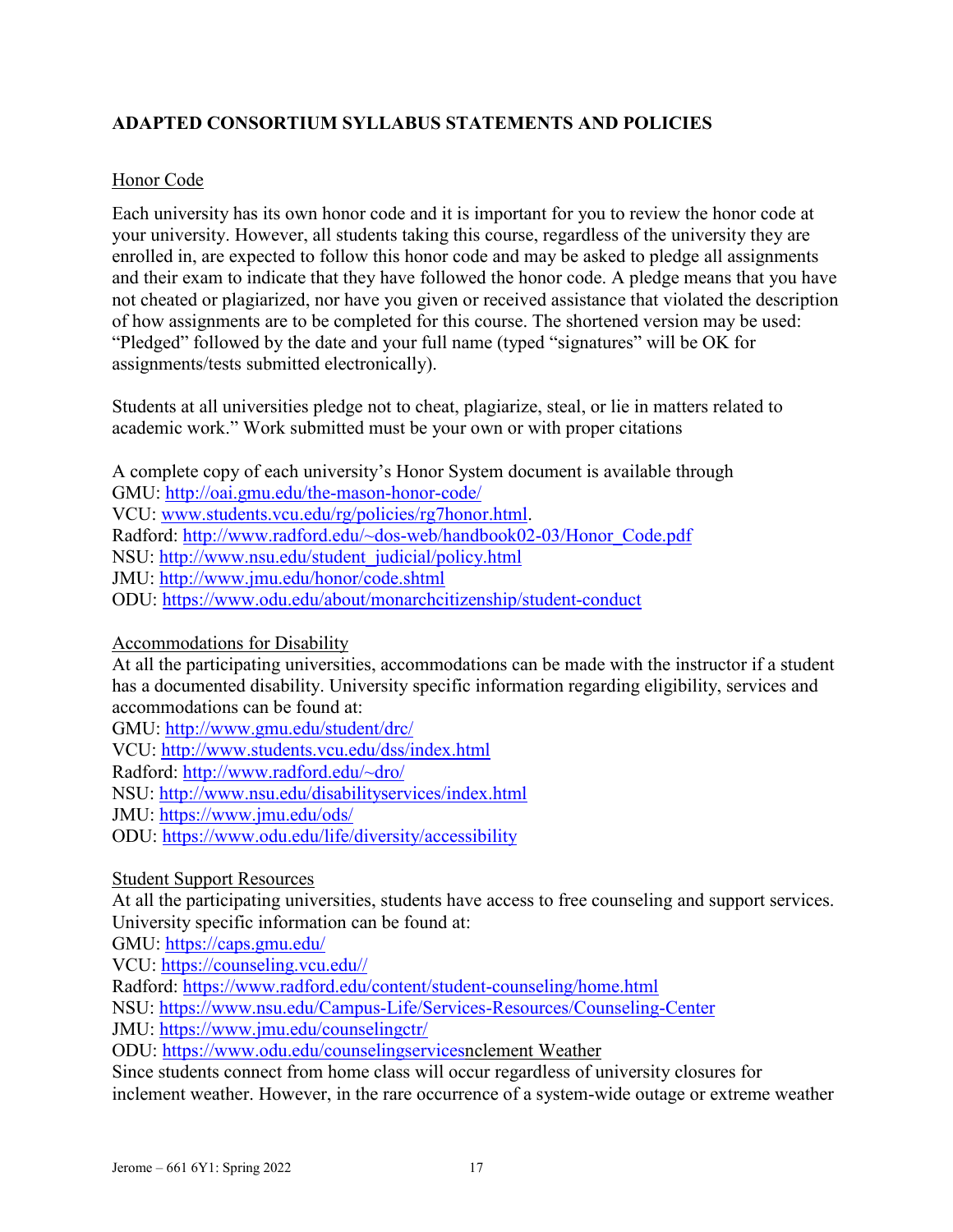a message will be posted on the class Blackboard site and all class members will receive an email. Students experiencing connection issues related to weather are expected to communicate with their instructor and will be expected to connect to class via phone.

#### Course Materials

This course gives you access to PowerPoint files, class lecture notes, handouts, and copyrighted articles. All these materials should be regarded as authored materials, which if used or referred to must be fully credited through reference to the author, the class, and date. If used beyond citation, permission of the instructor/author is required.

#### Technology Proficiencies

All students participating in this course are expected to be proficient in several technology skills. Students are expected to be proficient in using the Internet and have reliable and consistent Internet access. Students are expected to have an active university email account and to check email regularly. This course requires students to use Blackboard, which is our online course management system located at [http://mymason.gmu.edu](http://mymason.gmu.edu/) under the COURSES tab.

Students are expected to login to this system frequently and be proficient in using its features. Students are expected to be proficient in using the computer, which includes downloading and saving files, typing, and word processing skills. Students participating in this course are expected to use Microsoft Word for all written assignments. Furthermore, students are expected to use Microsoft PowerPoint and Adobe Acrobat Reader for class documents located on the Blackboard website.

#### Blackboard Access and Non-Mason Students

NON GMU students will be required to activate and utilize their GMU login credentials to access Blackboard. NEW students this semester should have received an email with activation directions from Marci Kinas Jerome. Any questions please contact Marci Kinas Jerome,  $m\text{kinas}$   $\omega$ gmu.edu. Passwords must be reset every 6 months. If students do not receive the change password email request, they will need to request a password reset if they can no longer login. Students can reset their password at [https://password.gmu.edu](https://password.gmu.edu/)

#### Blackboard Assistance

This course requires that you be a regular email user and be able to use various features of Blackboard (sign on, download materials, hand in completed assignments electronically through the assignment submission link). You may direct your questions about Blackboard to Marci Kinas Jerome (mkinas@gmu.edu). She will be the best resource.

#### Viewing Course Archives

All students have access to the video archives of this class, which are typically posted 24-48 hours after the class has met. Use this resource to prepare final assignments and review other class information. The special education program does not allow students to take a class via archive—you must be present when the class meets. The archive links will be posted on the course blackboard site.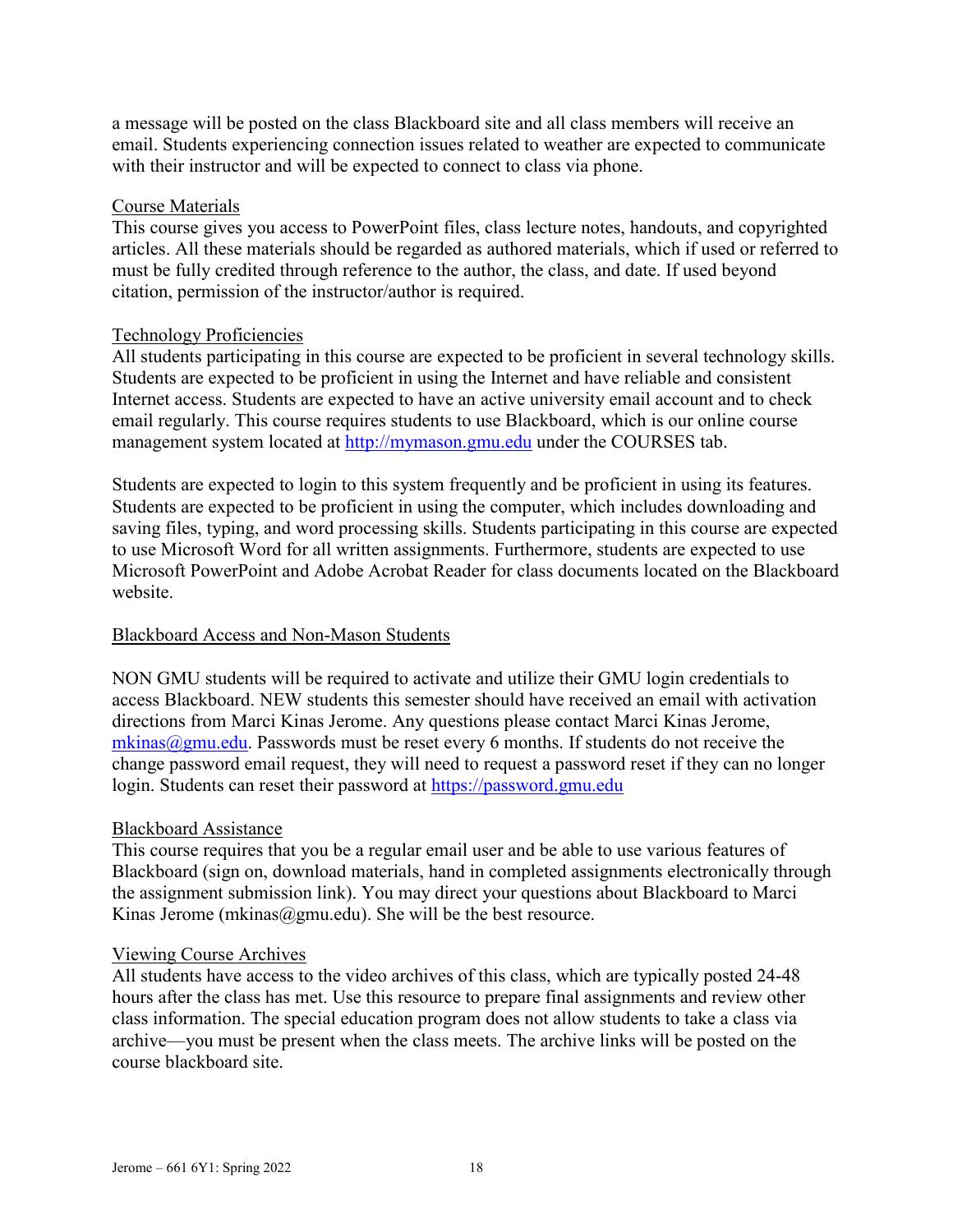## **Policies and Resources for GMU Students**

## *Policies*

- Students must adhere to the guidelines of the Mason Honor Code. See Honor Code and [System](https://catalog.gmu.edu/policies/honor-code-system/) [\(https://catalog.gmu.edu/policies/honor-code-system/\)](https://catalog.gmu.edu/policies/honor-code-system/).
- Students must follow the university policy for Responsible Use of Computing. See [Responsible Use of Computing](http://universitypolicy.gmu.edu/policies/responsible-use-of-computing/) [\(http://universitypolicy.gmu.edu/policies/responsible-use](http://universitypolicy.gmu.edu/policies/responsible-use-of-computing/)[of-computing/\)](http://universitypolicy.gmu.edu/policies/responsible-use-of-computing/).
- Students are responsible for the content of university communications sent to their Mason email account and are required to activate their account and check it regularly. All communication from the university, college, school, and program will be sent to students solely through their Mason email account.
- Students with disabilities who seek accommodations in a course must be registered with George Mason University Disability Services. Approved accommodations will begin at the time the written letter from Disability Services is received by the instructor. See [Disability Services](https://ds.gmu.edu/) [\(https://ds.gmu.edu/\)](https://ds.gmu.edu/).
- Students must silence all sound emitting devices during class unless otherwise authorized by the instructor.

## *Campus Resources*

- Support for submission of assignments to VIA should be directed to [viahelp@gmu.edu](mailto:viahelp@gmu.edu) or [https://cehd.gmu.edu/aero/assessments.](https://cehd.gmu.edu/aero/assessments)
- Questions or concerns regarding use of [Blackboard](https://its.gmu.edu/knowledge-base/blackboard-instructional-technology-support-for-students/) should be directed to Blackboard [Instructional Technology Support for Students](https://its.gmu.edu/knowledge-base/blackboard-instructional-technology-support-for-students/) [\(https://its.gmu.edu/knowledge](https://its.gmu.edu/knowledge-base/blackboard-instructional-technology-support-for-students/)[base/blackboard-instructional-technology-support-for-students/\)](https://its.gmu.edu/knowledge-base/blackboard-instructional-technology-support-for-students/).

## **Notice of mandatory reporting of sexual assault, interpersonal violence, and stalking:**

As a faculty member, I am designated as a "Non-confidential Employee" and must report all disclosures of sexual assault, interpersonal violence, and stalking to Mason's Title IX Coordinator per University Policy 1202. If you wish to speak with someone confidentially, please contact one of Mason's confidential resources, such as Student Support and Advocacy Center (SSAC) at 703-380-1434 or Counseling and Psychological Services (CAPS) at 703-993- 2380. You may also seek assistance from Mason's Title IX Coordinator by calling 703-993- 8730, or emailing titleix $(\partial g$ mu.edu.

## **For additional information on the College of Education and Human Development, please visit our website [College of Education and Human Development](http://cehd.gmu.edu/) [\(http://cehd.gmu.edu/\)](https://cehd.gmu.edu/).**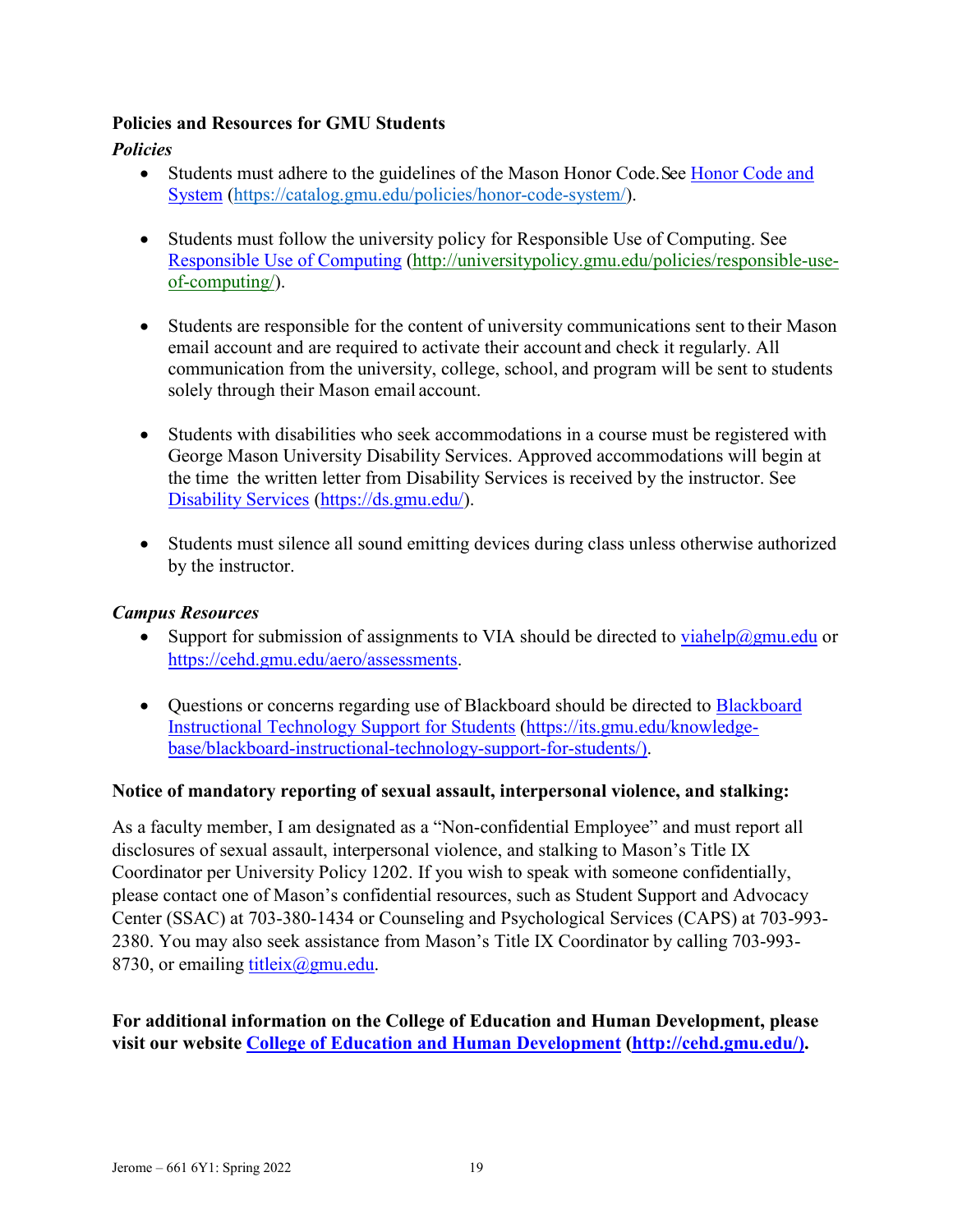# **Appendix Assessment Rubric(s)**

|                                                              | Does Not Meet Expectations                                                                                                                                                                                                                                                                                                                                                                                                                                                                                                                                    | Meets Expectations                                                                                                                                                                                                                                                                                                                                                                                                                                                                                                                                                                                                                                                                                                                | <b>Exceeds Expectations</b>                                                                                                                                                                                                                                                                                                                                                                                                                                                                                                                                                                                                                                                                                                               |
|--------------------------------------------------------------|---------------------------------------------------------------------------------------------------------------------------------------------------------------------------------------------------------------------------------------------------------------------------------------------------------------------------------------------------------------------------------------------------------------------------------------------------------------------------------------------------------------------------------------------------------------|-----------------------------------------------------------------------------------------------------------------------------------------------------------------------------------------------------------------------------------------------------------------------------------------------------------------------------------------------------------------------------------------------------------------------------------------------------------------------------------------------------------------------------------------------------------------------------------------------------------------------------------------------------------------------------------------------------------------------------------|-------------------------------------------------------------------------------------------------------------------------------------------------------------------------------------------------------------------------------------------------------------------------------------------------------------------------------------------------------------------------------------------------------------------------------------------------------------------------------------------------------------------------------------------------------------------------------------------------------------------------------------------------------------------------------------------------------------------------------------------|
| Abstract and<br>Introduction<br><b>CEC/IIC</b><br>Standard 5 | Candidate fails to provide a<br>clear overview of all<br>elements of the instructional<br>plan and use evidence-based<br>practices validated for the<br>specific characteristics of<br>learners with moderate to<br>severe exceptional learning<br>needs to establish a clear<br>need for behavior change.<br>Candidate cites literature that<br>supports the development of<br>the instructional program.                                                                                                                                                    | Candidate provides a clear<br>overview of all elements of<br>the instructional plan and<br>uses evidence-based practices<br>validated for the specific<br>characteristics of learners<br>with moderate to severe<br>exceptional learning needs to<br>establish a clear need for<br>behavior change. Candidate<br>cites literature that supports<br>the development of the<br>instructional program.                                                                                                                                                                                                                                                                                                                               | Candidate provides a clear<br>overview of all elements of<br>the instructional plan and<br>uses evidence-based practices<br>validated for the specific<br>characteristics of learners<br>with moderate to severe<br>exceptional learning needs to<br>establish a clear need for<br>behavior change. Candidate<br>establishes a clear and<br>explicit connection between<br>the literature and the<br>development of the<br>instructional program that<br>reflects the theories and<br>research that form the basis<br>of curriculum development<br>and instructional practice.                                                                                                                                                            |
| Learner<br>Description<br><b>CEC/IIC</b><br>Standard 1       | Candidate provides limited<br>demographic and background<br>information related to the<br>target learner's physical,<br>sensory, and/or medical<br>needs as well as academic<br>needs and levels of support.<br>Candidate does not accurately<br>discuss the educational<br>impact of the learner's<br>exceptionality and current<br>physical, sensory, and/or<br>medical needs, attitude,<br>interests, values, and<br>behavior and the effect these<br>conditions can on the life of a<br>learner with moderate to<br>severe exceptional learning<br>needs. | Candidate provides<br>demographic and background<br>information related to the<br>target learner's physical,<br>sensory, and/or medical<br>needs as well as academic<br>needs and levels of support.<br>Candidate accurately<br>discusses the educational<br>impact of the learner's<br>exceptionality and current<br>physical, sensory, and/or<br>medical needs, attitude,<br>interests, values, and<br>behavior and the effect these<br>conditions can on the life of a<br>learner with moderate to<br>severe exceptional learning<br>needs. Candidate discusses<br>the educational impact of the<br>learner's exceptionality that<br>implicitly justifies the need<br>for the development of goals<br>and planned instruction. | Candidate provides<br>demographic and background<br>information related to the<br>target learner's physical,<br>sensory, and/or medical<br>needs as well as academic<br>needs and levels of support.<br>Candidate accurately<br>discusses the educational<br>impact of the learner's<br>current physical, sensory,<br>and/or medical needs,<br>attitude, interests, values, and<br>behavior and effect these<br>conditions can on the life of a<br>learner with moderate to<br>severe exceptional learning<br>needs. Candidate discusses<br>the educational impact of the<br>learner's exceptionality that<br>explicitly justifies the need<br>for the development of goals<br>and planned instruction by<br>providing specific examples. |
| Setting and<br>Materials<br><b>CEC/IIC</b><br>Standard 2     | Candidate describes the<br>learner's classroom and<br>school setting, inclusive of<br>the demands of the learning<br>environments, design and<br>management of daily<br>routines, and teacher<br>attitudes/behaviors, but does                                                                                                                                                                                                                                                                                                                                | Candidate describes the<br>learner's classroom and<br>school setting, inclusive of<br>the demands of the learning<br>environments, design and<br>management of daily<br>routines, and teacher<br>attitudes/behaviors that may                                                                                                                                                                                                                                                                                                                                                                                                                                                                                                     | Candidate describes the<br>learner's classroom and<br>school setting, inclusive of<br>the demands of the learning<br>environments, design and<br>management of daily<br>routines, and teacher<br>attitudes/ behaviors that may                                                                                                                                                                                                                                                                                                                                                                                                                                                                                                            |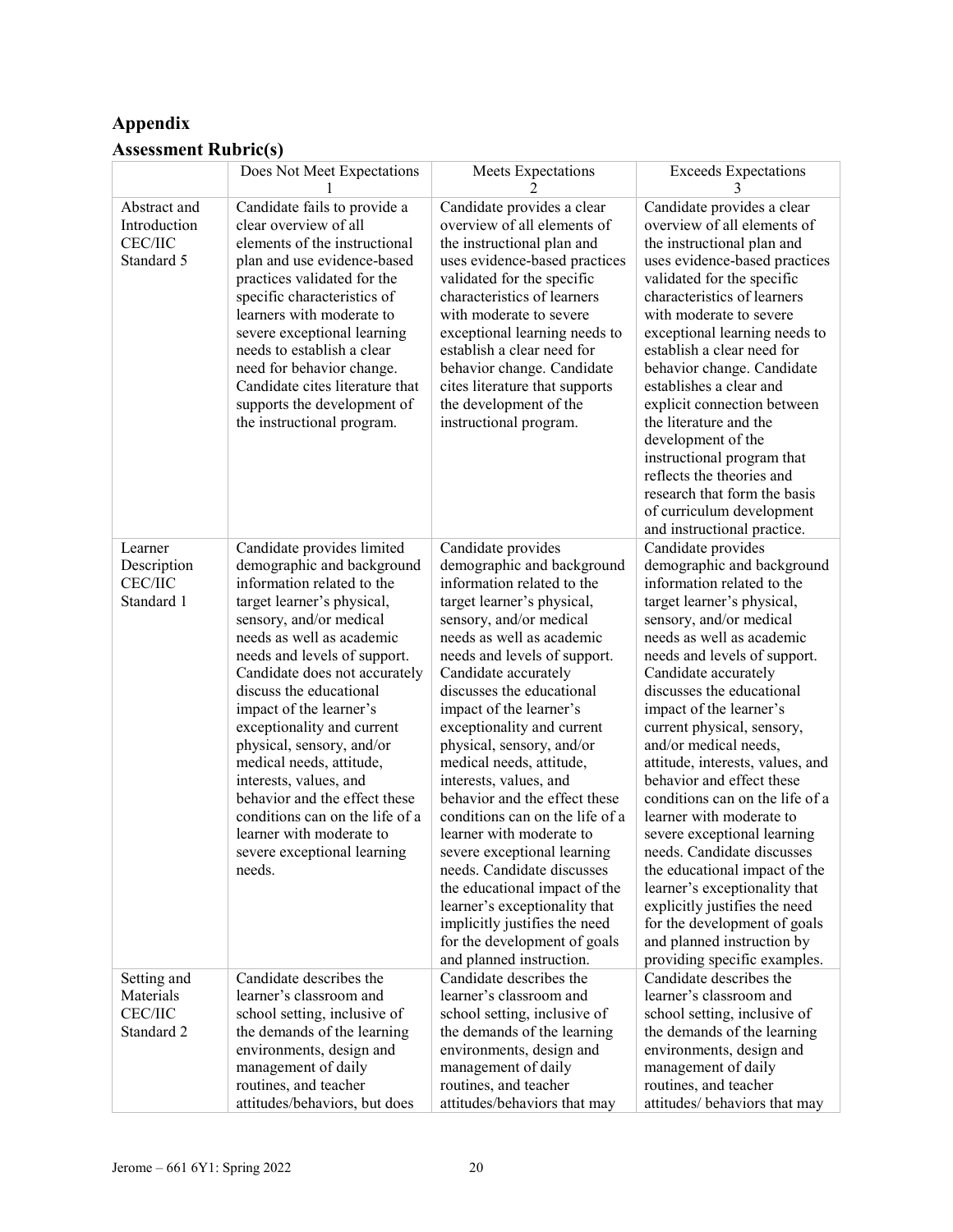|                                 | not discuss how these factors<br>may influence the behavior of<br>the learner with moderate to<br>severe exceptional learning<br>needs, and the basic behavior<br>management theories and<br>strategies being utilized is<br>limited. Candidate does not<br>list the ancillary services<br>available for the student with<br>moderate to severe<br>exceptional learning needs or<br>the specialized materials<br>utilized, including assistive<br>technology. | influence the behavior of the<br>learner with moderate to<br>severe exceptional learning<br>needs, and the basic behavior<br>management theories and<br>strategies being utilized.<br>Candidate describes the<br>ancillary services available<br>for the student with moderate<br>to severe exceptional learning<br>needs, but does not identify<br>the specialized materials<br>utilized, including assistive<br>technology. | influence the behavior of the<br>learner with moderate to<br>severe exceptional learning<br>needs, and the basic behavior<br>management theories and<br>strategies being utilized.<br>Candidate describes the<br>ancillary services available<br>for the learner with moderate<br>to severe exceptional learning<br>needs and the specialized<br>materials utilized, including<br>assistive technology.<br>Candidate summarizes their<br>perspectives and philosophy<br>regarding effective<br>management of teaching and |
|---------------------------------|---------------------------------------------------------------------------------------------------------------------------------------------------------------------------------------------------------------------------------------------------------------------------------------------------------------------------------------------------------------------------------------------------------------------------------------------------------------|-------------------------------------------------------------------------------------------------------------------------------------------------------------------------------------------------------------------------------------------------------------------------------------------------------------------------------------------------------------------------------------------------------------------------------|---------------------------------------------------------------------------------------------------------------------------------------------------------------------------------------------------------------------------------------------------------------------------------------------------------------------------------------------------------------------------------------------------------------------------------------------------------------------------------------------------------------------------|
| Collaborative                   | Candidate describes the roles                                                                                                                                                                                                                                                                                                                                                                                                                                 | Candidate describes the roles                                                                                                                                                                                                                                                                                                                                                                                                 | learning.<br>Candidate describes the roles                                                                                                                                                                                                                                                                                                                                                                                                                                                                                |
| Teaming                         | the families and school and                                                                                                                                                                                                                                                                                                                                                                                                                                   | the learner with moderate to                                                                                                                                                                                                                                                                                                                                                                                                  | the learner with moderate to                                                                                                                                                                                                                                                                                                                                                                                                                                                                                              |
| <b>CEC/IIC</b>                  | community personnel played                                                                                                                                                                                                                                                                                                                                                                                                                                    | severe exceptional learning                                                                                                                                                                                                                                                                                                                                                                                                   | severe exceptional learning                                                                                                                                                                                                                                                                                                                                                                                                                                                                                               |
| Standard 7                      | in the development and                                                                                                                                                                                                                                                                                                                                                                                                                                        | needs, families, and school                                                                                                                                                                                                                                                                                                                                                                                                   | needs, families, and school                                                                                                                                                                                                                                                                                                                                                                                                                                                                                               |
|                                 | implementation of the                                                                                                                                                                                                                                                                                                                                                                                                                                         | and community personnel                                                                                                                                                                                                                                                                                                                                                                                                       | and community personnel                                                                                                                                                                                                                                                                                                                                                                                                                                                                                                   |
|                                 | instructional program, but                                                                                                                                                                                                                                                                                                                                                                                                                                    | played in the development                                                                                                                                                                                                                                                                                                                                                                                                     | played in the development                                                                                                                                                                                                                                                                                                                                                                                                                                                                                                 |
|                                 | does not consider the input of                                                                                                                                                                                                                                                                                                                                                                                                                                | and implementation of the                                                                                                                                                                                                                                                                                                                                                                                                     | and implementation of the                                                                                                                                                                                                                                                                                                                                                                                                                                                                                                 |
|                                 | the learner with moderate to                                                                                                                                                                                                                                                                                                                                                                                                                                  | instructional program.                                                                                                                                                                                                                                                                                                                                                                                                        | instructional program.                                                                                                                                                                                                                                                                                                                                                                                                                                                                                                    |
|                                 | severe exceptional learning<br>needs. Candidate fails to                                                                                                                                                                                                                                                                                                                                                                                                      | Candidate specifically<br>addresses the role of the                                                                                                                                                                                                                                                                                                                                                                           | Candidate specifically<br>addresses the role of the                                                                                                                                                                                                                                                                                                                                                                                                                                                                       |
|                                 | specifically address the role                                                                                                                                                                                                                                                                                                                                                                                                                                 | paraeducator in the data                                                                                                                                                                                                                                                                                                                                                                                                      | paraeducator in the data                                                                                                                                                                                                                                                                                                                                                                                                                                                                                                  |
|                                 | of the paraeducator in the                                                                                                                                                                                                                                                                                                                                                                                                                                    | collection and instructional                                                                                                                                                                                                                                                                                                                                                                                                  | collection and instructional                                                                                                                                                                                                                                                                                                                                                                                                                                                                                              |
|                                 | data collection and                                                                                                                                                                                                                                                                                                                                                                                                                                           | procedures in order to                                                                                                                                                                                                                                                                                                                                                                                                        | procedures in order to                                                                                                                                                                                                                                                                                                                                                                                                                                                                                                    |
|                                 | instructional procedures in                                                                                                                                                                                                                                                                                                                                                                                                                                   | maximize the direct                                                                                                                                                                                                                                                                                                                                                                                                           | maximize the direct                                                                                                                                                                                                                                                                                                                                                                                                                                                                                                       |
|                                 | order to maximize the direct                                                                                                                                                                                                                                                                                                                                                                                                                                  | instruction for the learner                                                                                                                                                                                                                                                                                                                                                                                                   | instruction for the learner                                                                                                                                                                                                                                                                                                                                                                                                                                                                                               |
|                                 | instruction for individuals                                                                                                                                                                                                                                                                                                                                                                                                                                   | with moderate to severe                                                                                                                                                                                                                                                                                                                                                                                                       | with moderate to severe                                                                                                                                                                                                                                                                                                                                                                                                                                                                                                   |
|                                 | with severe exceptional                                                                                                                                                                                                                                                                                                                                                                                                                                       | exceptional learning needs.                                                                                                                                                                                                                                                                                                                                                                                                   | exceptional learning needs.                                                                                                                                                                                                                                                                                                                                                                                                                                                                                               |
|                                 | learning needs. Candidate                                                                                                                                                                                                                                                                                                                                                                                                                                     | Candidate describes teaming                                                                                                                                                                                                                                                                                                                                                                                                   | Candidate describes teaming                                                                                                                                                                                                                                                                                                                                                                                                                                                                                               |
|                                 | describes teaming in a                                                                                                                                                                                                                                                                                                                                                                                                                                        | in a manner that demonstrates                                                                                                                                                                                                                                                                                                                                                                                                 | in a manner that demonstrates                                                                                                                                                                                                                                                                                                                                                                                                                                                                                             |
|                                 | manner that lacks cultural<br>responsiveness and does not                                                                                                                                                                                                                                                                                                                                                                                                     | awareness of culturally                                                                                                                                                                                                                                                                                                                                                                                                       | awareness of culturally<br>responsive factors that                                                                                                                                                                                                                                                                                                                                                                                                                                                                        |
|                                 | promote effective                                                                                                                                                                                                                                                                                                                                                                                                                                             | responsive factors that<br>promote effective                                                                                                                                                                                                                                                                                                                                                                                  | promote effective                                                                                                                                                                                                                                                                                                                                                                                                                                                                                                         |
|                                 | communication and                                                                                                                                                                                                                                                                                                                                                                                                                                             | communication and                                                                                                                                                                                                                                                                                                                                                                                                             | communication and                                                                                                                                                                                                                                                                                                                                                                                                                                                                                                         |
|                                 | collaboration with families                                                                                                                                                                                                                                                                                                                                                                                                                                   | collaboration with families                                                                                                                                                                                                                                                                                                                                                                                                   | collaboration with learners                                                                                                                                                                                                                                                                                                                                                                                                                                                                                               |
|                                 | and school/community                                                                                                                                                                                                                                                                                                                                                                                                                                          | and school/community                                                                                                                                                                                                                                                                                                                                                                                                          | with moderate to severe                                                                                                                                                                                                                                                                                                                                                                                                                                                                                                   |
|                                 | personnel.                                                                                                                                                                                                                                                                                                                                                                                                                                                    | personnel.                                                                                                                                                                                                                                                                                                                                                                                                                    | exceptional learning needs,                                                                                                                                                                                                                                                                                                                                                                                                                                                                                               |
|                                 |                                                                                                                                                                                                                                                                                                                                                                                                                                                               |                                                                                                                                                                                                                                                                                                                                                                                                                               | families, and                                                                                                                                                                                                                                                                                                                                                                                                                                                                                                             |
|                                 |                                                                                                                                                                                                                                                                                                                                                                                                                                                               |                                                                                                                                                                                                                                                                                                                                                                                                                               | school/community personnel.                                                                                                                                                                                                                                                                                                                                                                                                                                                                                               |
| Selection of                    | Candidate fails to consider                                                                                                                                                                                                                                                                                                                                                                                                                                   | Candidate considers the                                                                                                                                                                                                                                                                                                                                                                                                       | Candidate considers the                                                                                                                                                                                                                                                                                                                                                                                                                                                                                                   |
| <b>Target Skills</b><br>CEC/IIC | the general curriculum and                                                                                                                                                                                                                                                                                                                                                                                                                                    | general curriculum and<br>prioritizes the learning needs                                                                                                                                                                                                                                                                                                                                                                      | general curriculum and                                                                                                                                                                                                                                                                                                                                                                                                                                                                                                    |
| Standard 3                      | does not prioritize the<br>learning needs of students                                                                                                                                                                                                                                                                                                                                                                                                         | of students with moderate to                                                                                                                                                                                                                                                                                                                                                                                                  | prioritizes the learning needs<br>of students with moderate to                                                                                                                                                                                                                                                                                                                                                                                                                                                            |
|                                 | with moderate to severe                                                                                                                                                                                                                                                                                                                                                                                                                                       | severe exceptionalities by                                                                                                                                                                                                                                                                                                                                                                                                    | severe exceptionalities by                                                                                                                                                                                                                                                                                                                                                                                                                                                                                                |
|                                 | exceptionalities by not                                                                                                                                                                                                                                                                                                                                                                                                                                       | developing an age and ability                                                                                                                                                                                                                                                                                                                                                                                                 | developing an age and ability                                                                                                                                                                                                                                                                                                                                                                                                                                                                                             |
|                                 | developing an age and ability                                                                                                                                                                                                                                                                                                                                                                                                                                 | appropriate instructional goal                                                                                                                                                                                                                                                                                                                                                                                                | appropriate instructional goal                                                                                                                                                                                                                                                                                                                                                                                                                                                                                            |
|                                 | appropriate instructional goal                                                                                                                                                                                                                                                                                                                                                                                                                                | for at least two target skills                                                                                                                                                                                                                                                                                                                                                                                                | for at least two target skills,                                                                                                                                                                                                                                                                                                                                                                                                                                                                                           |
|                                 | for at least two target skills                                                                                                                                                                                                                                                                                                                                                                                                                                | and includes related short-                                                                                                                                                                                                                                                                                                                                                                                                   | including related short-term                                                                                                                                                                                                                                                                                                                                                                                                                                                                                              |
|                                 | and includes related short-                                                                                                                                                                                                                                                                                                                                                                                                                                   | term objectives that                                                                                                                                                                                                                                                                                                                                                                                                          | objectives that accommodate                                                                                                                                                                                                                                                                                                                                                                                                                                                                                               |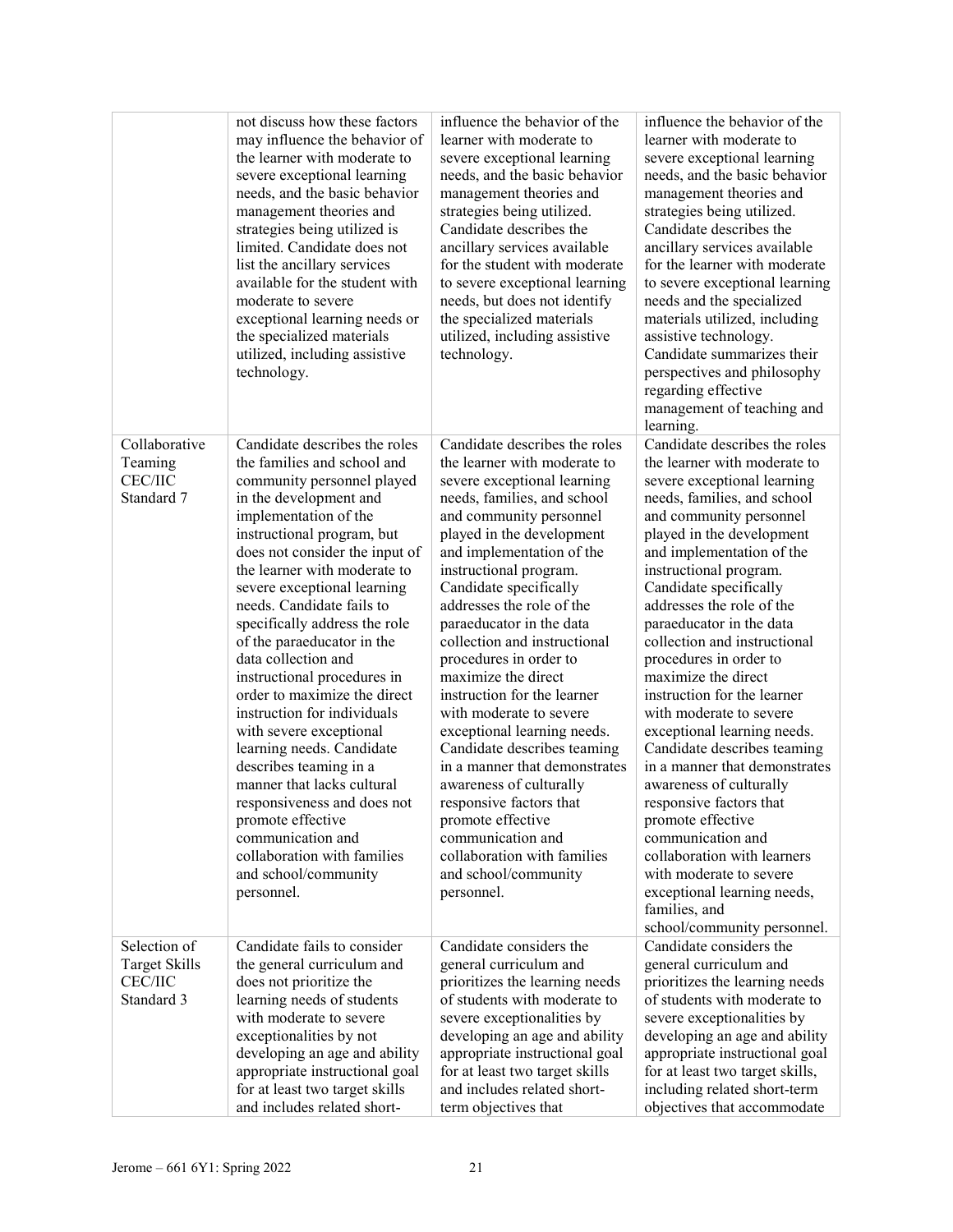|                                                                                                     | term objectives that<br>accommodate the student's<br>individualized learning needs.                                                                                                                                                                                                                                                                                                                                                                                                                                                                                                                                                                                                                                                                                                                                                                                                                                                                           | accommodate the student's<br>individualized learning needs.                                                                                                                                                                                                                                                                                                                                                                                                                                                                                                                                                                                                                                                                                                                                                                                                                                                                   | the student's individualized<br>learning needs while also<br>integrating communication,<br>social, and life skills with<br>academic curricula.                                                                                                                                                                                                                                                                                                                                                                                                                                                                                                                                                                                                                                                                                                                                                                                                                                                                                                                                               |
|-----------------------------------------------------------------------------------------------------|---------------------------------------------------------------------------------------------------------------------------------------------------------------------------------------------------------------------------------------------------------------------------------------------------------------------------------------------------------------------------------------------------------------------------------------------------------------------------------------------------------------------------------------------------------------------------------------------------------------------------------------------------------------------------------------------------------------------------------------------------------------------------------------------------------------------------------------------------------------------------------------------------------------------------------------------------------------|-------------------------------------------------------------------------------------------------------------------------------------------------------------------------------------------------------------------------------------------------------------------------------------------------------------------------------------------------------------------------------------------------------------------------------------------------------------------------------------------------------------------------------------------------------------------------------------------------------------------------------------------------------------------------------------------------------------------------------------------------------------------------------------------------------------------------------------------------------------------------------------------------------------------------------|----------------------------------------------------------------------------------------------------------------------------------------------------------------------------------------------------------------------------------------------------------------------------------------------------------------------------------------------------------------------------------------------------------------------------------------------------------------------------------------------------------------------------------------------------------------------------------------------------------------------------------------------------------------------------------------------------------------------------------------------------------------------------------------------------------------------------------------------------------------------------------------------------------------------------------------------------------------------------------------------------------------------------------------------------------------------------------------------|
| Selection and<br>Implementation<br>of Instructional<br>Intervention<br><b>CEC/IIC</b><br>Standard 5 | Candidate fails to select,<br>adapt and describe age and<br>ability appropriate<br>instructional strategies and<br>specialized materials to<br>address the target behavior of<br>the learner with severe<br>exceptional learning needs.<br>Candidate provides a limited<br>description of<br>accommodations and/or<br>modifications, which<br>demonstrates that they have<br>interpreted some sensory,<br>physical and health needs.<br>Candidate's description of<br>procedures used to increase<br>the learner's self-<br>reinforcement and describes<br>strategies to facilitate<br>maintenance and<br>generalization of skills across<br>learning environments is<br>limited. Candidate fails to<br>detail which evidence-based<br>practices validated for<br>specific characteristics of<br>learners and settings were<br>used and describes the plan to<br>evaluate and modify<br>instructional practices in<br>response to ongoing<br>assessment data. | Candidate selects, adapts and<br>describes age and ability<br>appropriate instructional<br>strategies and specialized<br>materials to address the target<br>behavior of the learner with<br>severe exceptional learning<br>needs. Candidate provides a<br>thorough description of a<br>variety of accommodations<br>and/or modifications, which<br>demonstrates that they have<br>interpreted sensory, physical<br>and health needs. Candidate<br>describes procedures used to<br>increase the learner's self-<br>reinforcement and describes<br>strategies to facilitate<br>maintenance and<br>generalization of skills across<br>learning environments.<br>Candidate details which<br>evidence-based practices<br>validated for specific<br>characteristics of learners and<br>settings were used and<br>describes the plan to evaluate<br>and modify instructional<br>practices in response to<br>ongoing assessment data. | Candidate selects, adapts and<br>describes age and ability<br>appropriate instructional<br>strategies and specialized<br>materials to address the target<br>behavior of the learner with<br>severe exceptional learning<br>needs. Candidate provides a<br>thorough description of a<br>variety of accommodations<br>and/or modifications, which<br>demonstrates that they have<br>interpreted sensory, physical<br>and health needs. Candidate<br>describes procedures used to<br>increase the learner's self-<br>reinforcement and describes<br>strategies to facilitate<br>maintenance and<br>generalization of skills across<br>learning environments.<br>Candidate details which<br>evidence-based practices<br>validated for specific<br>characteristics of learners and<br>settings were used and<br>describes the plan to evaluate<br>and modify instructional<br>practices in response to<br>ongoing assessment data.<br>Candidate describes<br>instructional procedures,<br>which include a plan for<br>individualized reinforcement<br>systems and environmental<br>modifications. |
| Data Collection<br><b>CEC/IIC</b><br>Standards 3<br>and 4                                           | Candidate develops an<br>assessment plan, which<br>allows for nonbiased informal<br>assessment of the target skill<br>and accommodates the<br>unique abilities and needs of<br>the student with severe<br>exceptional learning needs is<br>limited. Candidate does not<br>describe the methods of<br>maintaining records or<br>outlines a plan for using<br>baseline ongoing data to<br>modify instructional<br>practices.                                                                                                                                                                                                                                                                                                                                                                                                                                                                                                                                    | Candidate develops an<br>assessment plan, which<br>allows for nonbiased informal<br>assessment of the target skill<br>and accommodates the<br>unique abilities and needs of<br>the learner with moderate to<br>severe exceptional learning<br>needs. Candidate reflects<br>theories and research that<br>form the basis of curriculum<br>development and<br>instructional practice (3) by<br>developing an assessment<br>plan that includes methods of                                                                                                                                                                                                                                                                                                                                                                                                                                                                        | Candidate develops an<br>assessment plan, which<br>allows for nonbiased informal<br>assessment of the target skill<br>and accommodates the<br>unique abilities and needs of<br>the learner with moderate to<br>severe exceptional learning<br>needs. Candidate reflects<br>theories and research that<br>form the basis of curriculum<br>development and<br>instructional practice by<br>developing an assessment<br>plan that utilizes a variety of                                                                                                                                                                                                                                                                                                                                                                                                                                                                                                                                                                                                                                         |